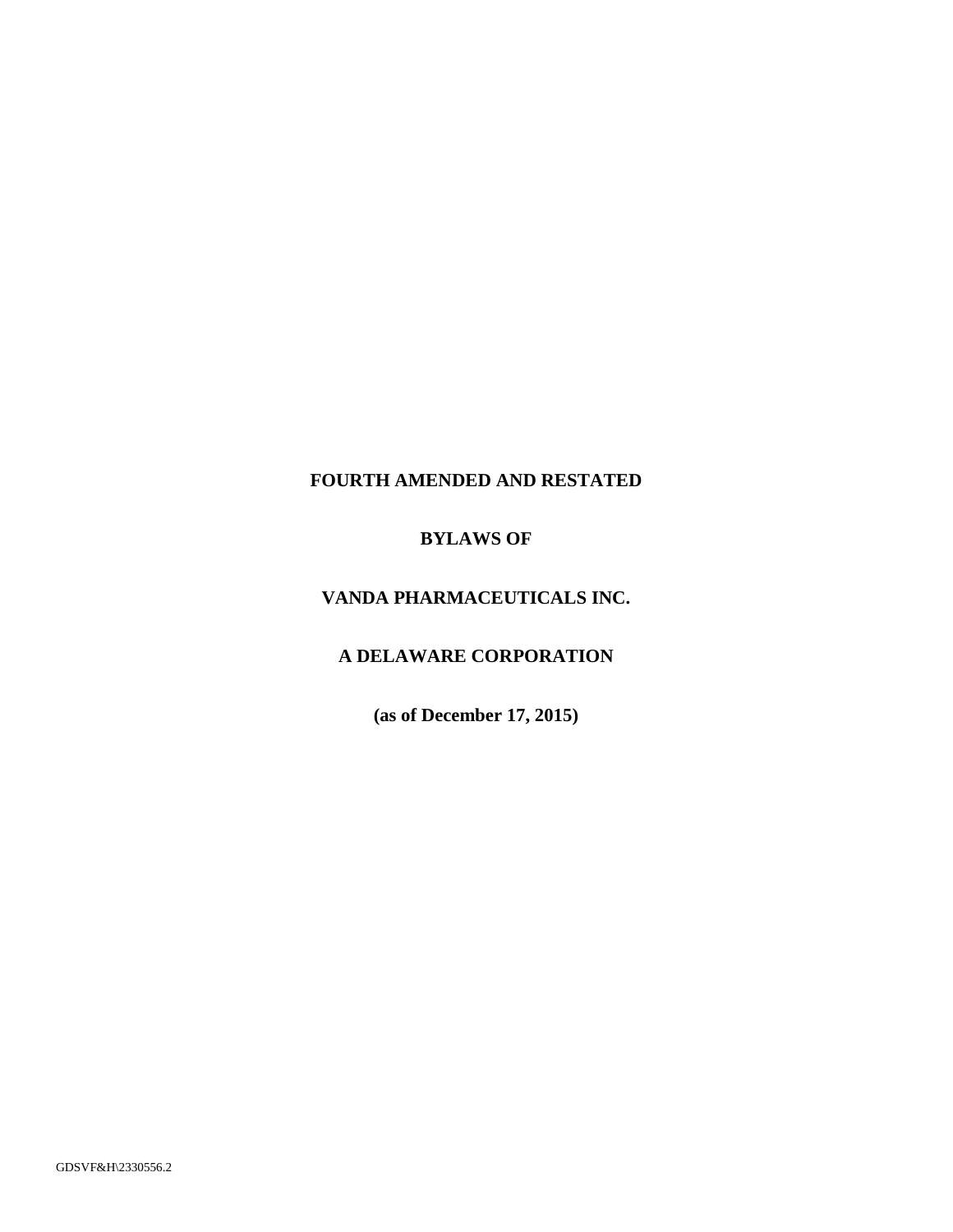# **TABLE OF CONTENTS**

## Page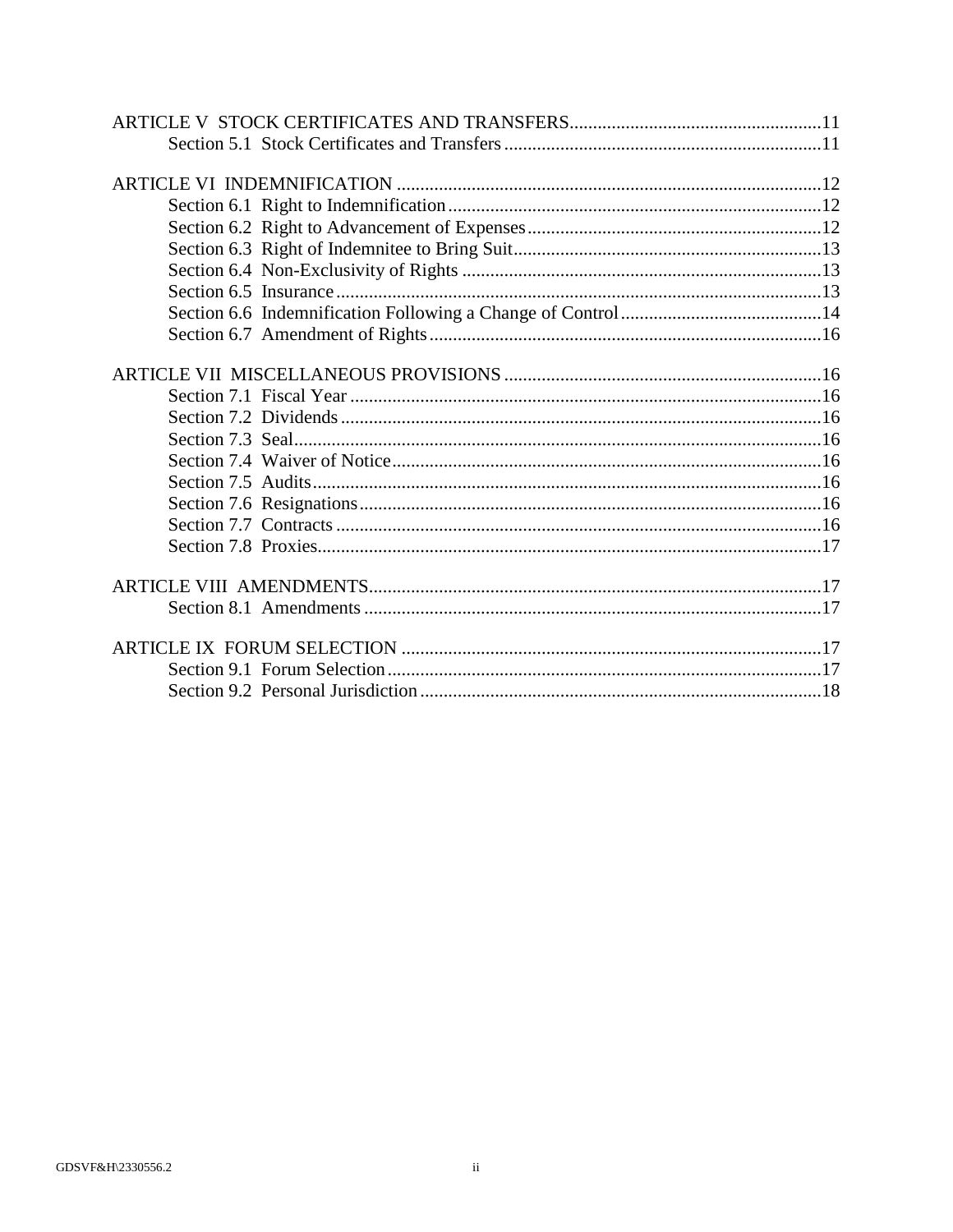#### ARTICLE I

#### OFFICES AND RECORDS

Section 1.1 Delaware Office. The registered office of the Corporation in the State of Delaware shall be located in the City of Wilmington, County of New Castle.

Section 1.2 Other Offices. The Corporation may have such other offices, either within or without the State of Delaware, as the Board of Directors may designate or as the business of the Corporation may from time to time require.

Section 1.3 Books and Records. The books and records of the Corporation may be kept at the Corporation's headquarters in Washington, DC or at such other locations outside the State of Delaware as may from time to time be designated by the Board of Directors.

#### ARTICLE II

#### STOCKHOLDERS

Section 2.1 Annual Meeting.The annual meeting of the stockholders of the Corporation shall be held at such date, place and/or time as may be fixed by resolution of the Board of Directors.

Section 2.2 Special Meeting. Special meetings of stockholders of the Corporation may be called only by the Chairman of the Board or the Chief Executive Officer or by the Board of Directors acting pursuant to a resolution adopted by a majority of the Whole Board. For purposes of these Fourth Amended and Restated Bylaws (the "Bylaws"), the term "Whole Board" shall mean the total number of authorized directors whether or not there exist any vacancies in previously authorized directorships.

Section 2.3 Place of Meeting.The Board of Directors may designate the place of meeting for any meeting of the stockholders. If no designation is made by the Board of Directors, the place of meeting shall be the principal office of the Corporation.

Section 2.4 Notice of Meeting. Except as otherwise required by law, written, printed or electronic notice stating the place, day and hour of the meeting and the purposes for which the meeting is called shall be prepared and delivered by the Corporation not less than ten (10) days nor more than sixty (60) days before the date of the meeting, either personally, by mail, or in the case of stockholders who have consented to such delivery, by electronic transmission (as such term is defined in the Delaware General Corporation Law), to each stockholder of record entitled to vote at such meeting. If mailed, such notice shall be deemed to be delivered when deposited in the U.S. mail with postage thereon prepaid, addressed to the stockholder at his address as it appears on the stock transfer books of the Corporation. Notice given by electronic transmission shall be effective (A) if by facsimile, when faxed to a number where the stockholder has consented to receive notice; (B) if by electronic mail, when mailed electronically to an electronic mail address at which the stockholder has consented to receive such notice; (C) if by posting on an electronic network together with a separate notice of such posting, upon the later to occur of (1) the posting or (2) the giving of separate notice of the posting; or (D) if by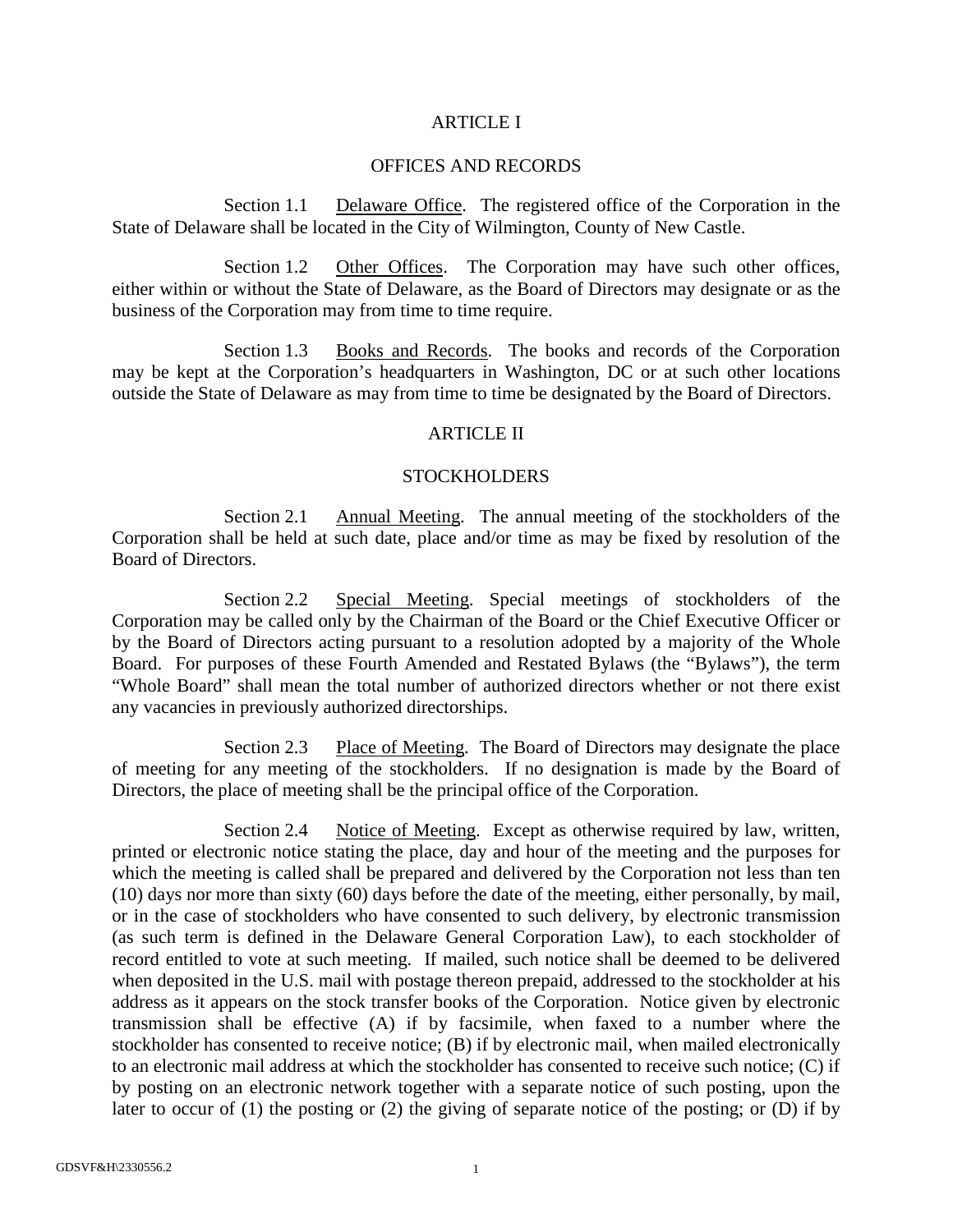other form of electronic communication, when directed to the stockholder in the manner consented to by the stockholder. Meetings may be held without notice if all stockholders entitled to vote are present (except as otherwise provided by law), or if notice is waived by those not present. Any previously scheduled meeting of the stockholders may be postponed and (unless the Corporation's Restated Certificate of Incorporation (the "Certificate of Incorporation") otherwise provides) any special meeting of the stockholders may be cancelled, by resolution of the Board of Directors upon public notice given prior to the time previously scheduled for such meeting of stockholders.

Section 2.5 Quorum and Adjournment. Except as otherwise provided by law or by the Certificate of Incorporation, the holders of a majority of the voting power of the outstanding shares of the Corporation entitled to vote generally in the election of directors (the "Voting Stock"), represented in person or by proxy, shall constitute a quorum at a meeting of stockholders, except that when specified business is to be voted on by a class or series voting separately as a class or series, the holders of a majority of the voting power of the shares of such class or series shall constitute a quorum for the transaction of such business for the purposes of taking action on such business. No notice of the time and place of adjourned meetings need be given provided such adjournment is for less than thirty (30) days and further provided that no new record date is fixed for the adjourned meeting.

Section 2.6 Proxies. At all meetings of stockholders, a stockholder may vote by proxy executed in writing by the stockholder or as may be permitted by law, or by his duly authorized attorney-in-fact. Such proxy must be filed with the Secretary of the Corporation or his representative, or otherwise delivered telephonically or electronically as set forth in the applicable proxy statement, at or before the time of the meeting.

### Section 2.7 Notice of Stockholder Business and Nominations.

A. Nominations of persons for election to the Board of Directors and the proposal of business to be transacted by the stockholders may be made at an annual meeting of stockholders (1) pursuant to the Corporation's notice with respect to such meeting, (2) by or at the direction of the Board of Directors or a committee thereof or (3) by any stockholder of record of the Corporation who was a stockholder of record at the time of the giving of the notice provided for in the following paragraph, who is entitled to vote at the meeting and who has complied with the notice procedures set forth in this Section 2.7.

B. For nominations or other business to be properly brought before an annual meeting by a stockholder pursuant to paragraph  $(A)(3)$  of this Section 2.7, (1) the stockholder must have given timely notice thereof in writing to the Secretary of the Corporation, (2) such business must be a proper matter for stockholder action under the Delaware General Corporation Law, (3) if the stockholder, or the beneficial owner on whose behalf any such proposal or nomination is made, has provided the Corporation with a Solicitation Notice, as that term is defined in subclause (c)(iii) of this paragraph, such stockholder or beneficial owner must, in the case of a proposal, have delivered prior to the meeting a proxy statement and form of proxy to holders of at least the percentage of the Corporation's voting shares required under applicable law to carry any such proposal, or, in the case of a nomination or nominations, have delivered prior to the meeting a proxy statement and form of proxy to holders of a percentage of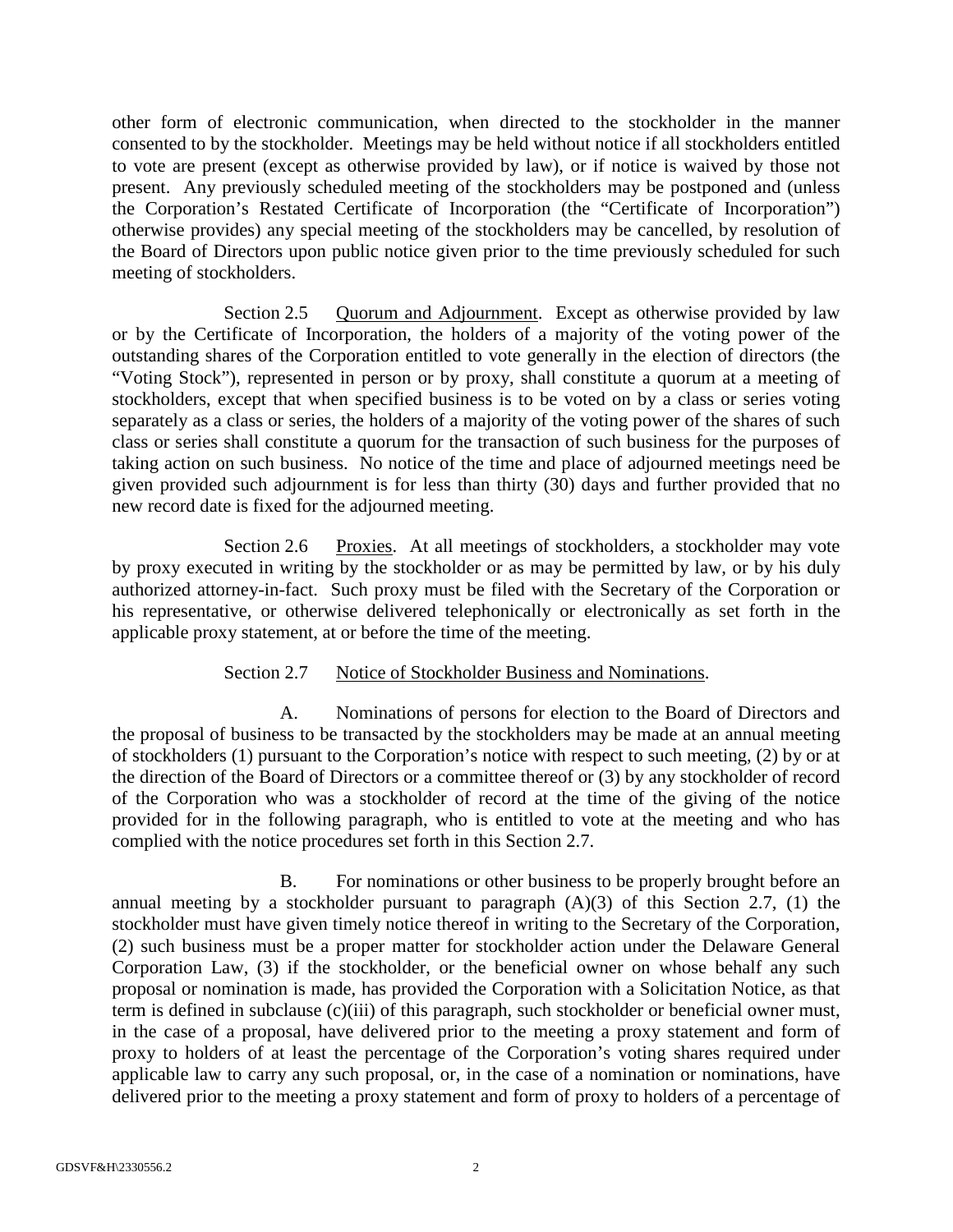the Corporation's voting shares reasonably believed by such stockholder or beneficial holder to be sufficient to elect the nominee or nominees proposed to be nominated by such stockholder, and must, in either case, have included in such materials the Solicitation Notice and (4) if no Solicitation Notice relating thereto has been timely provided pursuant to this section, the stockholder or beneficial owner proposing such business or nomination must not have solicited a number of proxies sufficient to have required the delivery of such a Solicitation Notice under this section. To be timely, a stockholder's notice shall be delivered to the Secretary at the principal executive offices of the Corporation not less than forty-five (45) or more than seventy-five (75) days prior to the first anniversary (the "Anniversary") of the date on which the Corporation first mailed its proxy materials for the preceding year's annual meeting of stockholders; provided, however, that if no proxy materials were mailed by the Corporation in connection with the preceding year's annual meeting, or if the date of the annual meeting is advanced more than thirty (30) days prior to or delayed by more than thirty (30) days after the anniversary of the preceding year's annual meeting, notice by the stockholder to be timely must be so delivered not later than the close of business on the later of (x) the 90th day prior to such annual meeting or (y) the 10th day following the day on which public announcement of the date of such meeting is first made. To be valid, such stockholder's notice shall set forth: (a) as to each person whom the stockholder proposes to nominate for election or reelection as a director all information relating to such person as would be required to be disclosed in solicitations of proxies for the election of such nominees as directors pursuant to Regulation 14A under the Securities Exchange Act of 1934, as amended (the "Exchange Act"), and such person's written consent to serve as a director if elected; (b) as to any other business that the stockholder proposes to bring before the meeting, a brief description of such business, the text of the proposal or business (including the text of any resolutions proposed for consideration and in the event that such business includes a proposal to amend the Bylaws of the Corporation, the language of the proposed amendment), the reasons for conducting such business at the meeting and any material interest in such business of such stockholder and the beneficial owner, if any, on whose behalf the proposal is made; (c) as to the stockholder giving the notice and the beneficial owner, if any, on whose behalf the nomination or proposal is made (i) the name and address of such stockholder, as they appear on the Corporation's books, and of such beneficial owner, (ii) the class and number of shares of the Corporation that are owned beneficially and of record by such stockholder and such beneficial owner and a representation that the stockholder will notify the Corporation in writing of the class and number of such shares owned beneficially and of record as of the record date for the meeting promptly following the later of the record date or the date notice of the record date is first publicly disclosed, (iii) whether either such stockholder or beneficial owner intends to deliver a proxy statement and form of proxy to holders of, in the case of a proposal, at least the percentage of the Corporation's voting shares required under applicable law to carry the proposal or, in the case of a nomination or nominations, a sufficient number of holders of the Corporation's voting shares to elect such nominee or nominees (an affirmative statement of such intent, a "Solicitation Notice") and (iv) whether and the extent to which any derivative instrument, swap, option, warrant, short interest, hedge or profit interest or other transaction has been entered into by or on behalf of such stockholder with respect to stock of the Corporation and whether any other agreement, arrangement or understanding (including any short position or any borrowing or lending of shares of stock) has been made by or on behalf of such stockholder, the effect or intent of any of the foregoing being to mitigate loss to, or to manage risk of stock price changes for, such stockholder or to increase or decrease the voting power or pecuniary or economic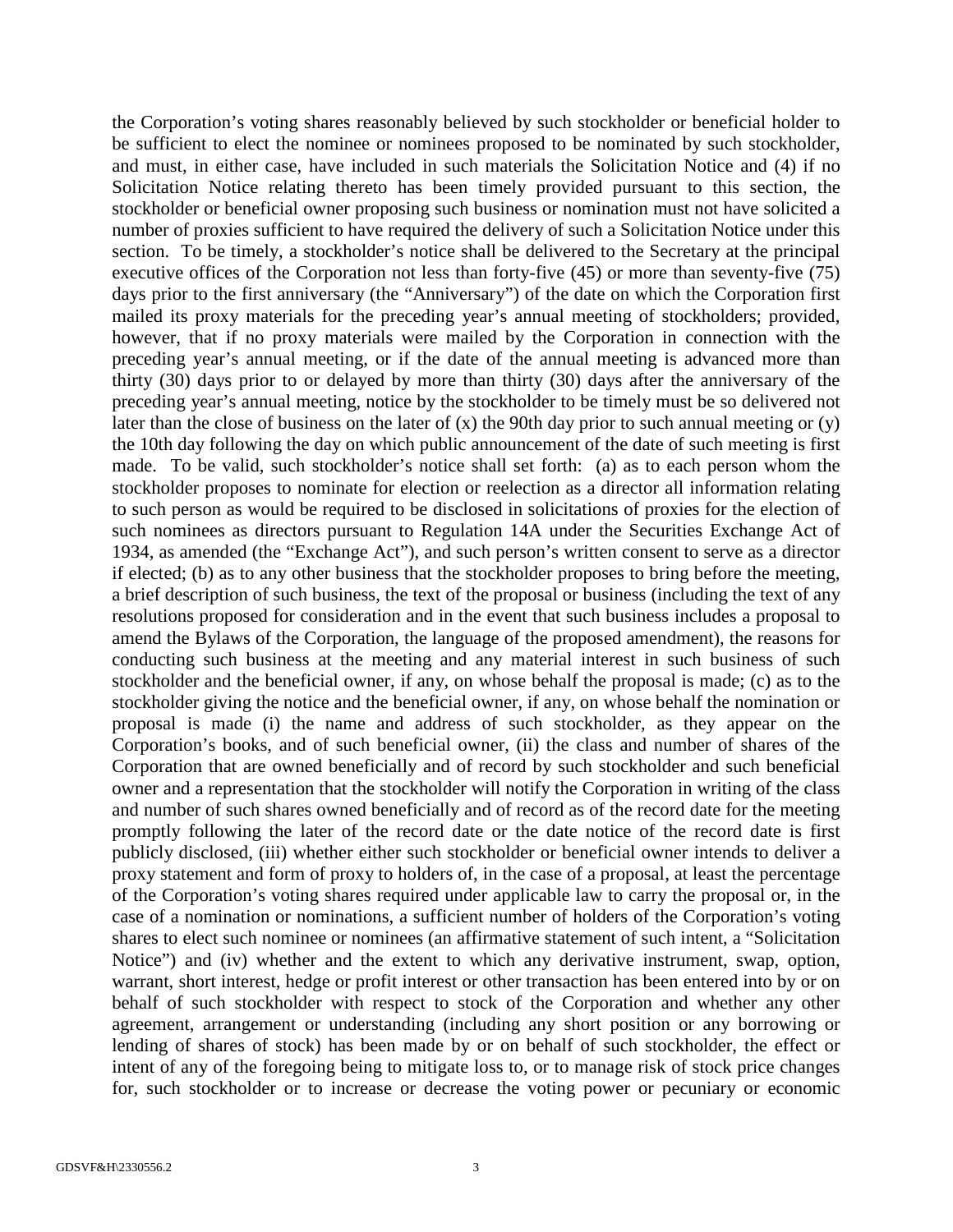interest of such stockholder with respect to stock of the Corporation; (d) any option, warrant, convertible security, stock appreciation right, or similar right with an exercise or conversion privilege or a settlement payment or mechanism at a price related to any class or series of shares of the Corporation or with a value derived in whole or in part from the value of any class or series of shares of the Corporation, whether or not such instrument or right shall be subject to settlement in the underlying class or series of capital stock of the Corporation or otherwise (a "Derivative Instrument") directly or indirectly owned beneficially by such stockholder and any other direct or indirect opportunity to profit or share in any profit derived from any increase or decrease in the value of shares of the Corporation and a representation that the stockholder will notify the Corporation in writing of any such Derivative Instrument in effect as of the record date for the meeting promptly following the later of the record date or the date notice of the record date is first publicly disclosed; (e) a description of any agreement, arrangement or understanding with respect to the proposal of business between or among such stockholder and the beneficial owner, if any, on whose behalf the proposal is made, any of their respective affiliates or associates, and any others acting in concert with any of the foregoing and a representation that the stockholder will notify the Corporation in writing of any such agreements, arrangements or understandings in effect as of the record date for the meeting promptly following the later of the record date or the date notice of the record date is first publicly disclosed; (f) a description of any material interest of the stockholder and the beneficial owner, if any, on whose behalf the proposal is made, in such business; (g) a representation that the stockholder is a holder of record of stock of the Corporation entitled to vote at such meeting and intends to appear in person or by proxy at the meeting to propose such business; and (h) any other information that is required to be provided by the stockholder pursuant to Section 14 of the Exchange Act and the rules and regulations promulgated thereunder in such stockholder's capacity as a proponent of a stockholder proposal.

C. In addition to the other requirements of this Section 2.7, a stockholder's notice with respect to the nomination of a director shall set forth as to each person whom the stockholder proposes to nominate for election or reelection as a director (a) the name, age, business address and residence address of the person; (b) the principal occupation or employment of the person; (c) the class, series and number of shares of capital stock of the Corporation that are owned beneficially and of record by the person; (d) a statement as to the person's citizenship; (e) the completed and signed representation and agreement described below; (f) any other information relating to the person that is required to be disclosed in solicitations for proxies for election of directors pursuant to Section 14 of the Exchange Act; (g) such person's written consent to being named in the proxy statement as a nominee and to serving as a director if elected; (h) whether and the extent to which any derivative instrument, swap, option, warrant, short interest, hedge or profit interest or other transaction has been entered into by or on behalf of such person with respect to stock of the Corporation and whether any other agreement, arrangement or understanding (including any short position or any borrowing or lending of shares of stock) has been made by or on behalf of such person, the effect or intent of any of the foregoing being to mitigate loss to, or to manage risk of stock price changes for, such person or to increase or decrease the voting power or pecuniary or economic interest of such person with respect to stock of the Corporation and (i) a written statement of such person that such person, if elected, intends to tender, promptly following such person's election or reelection, an irrevocable resignation effective upon such person's failure to receive the required vote for re-election at the next meeting at which such person would face re-election and upon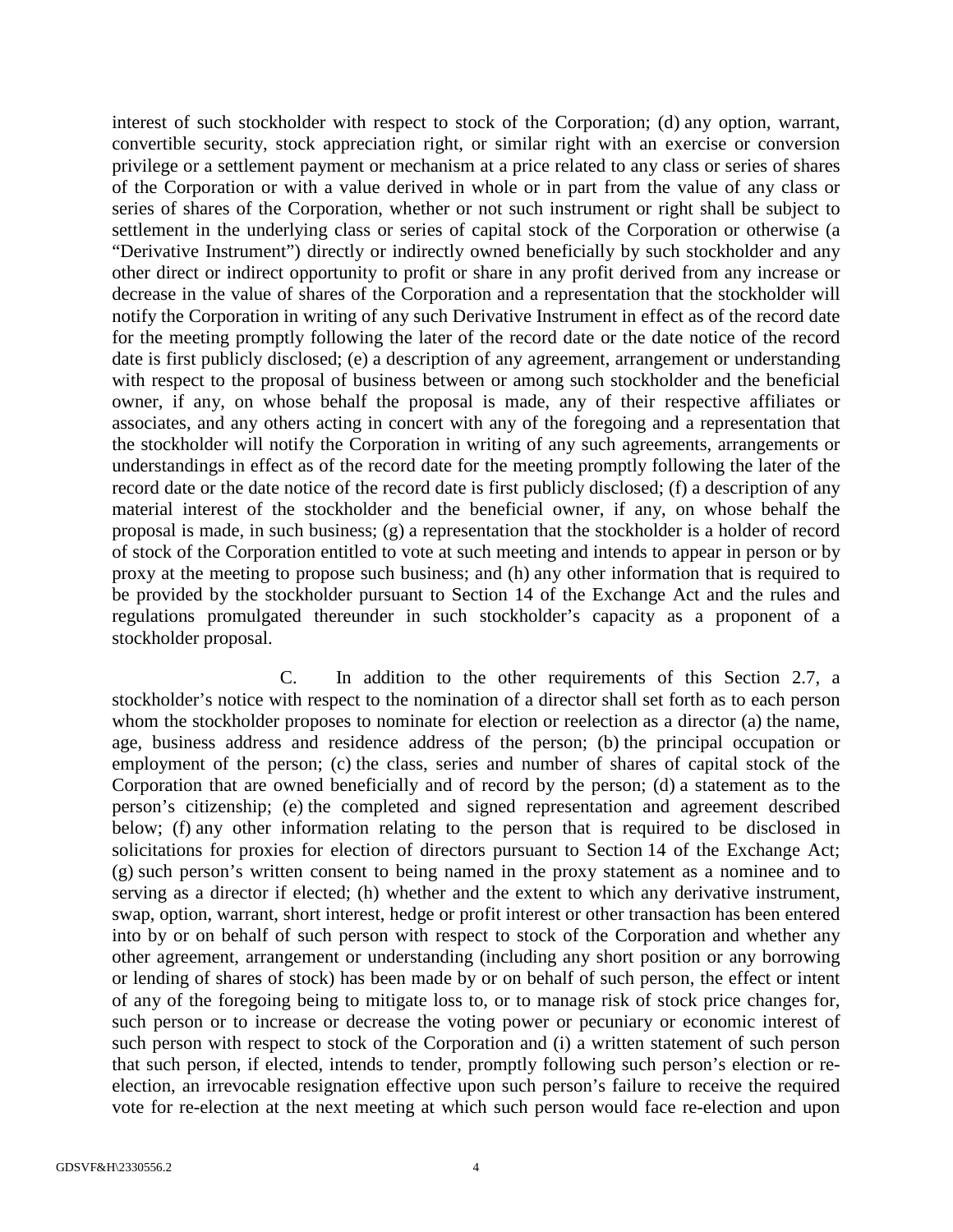acceptance of such resignation by the board of directors, in accordance with the corporation's Corporate Governance Guidelines. To be eligible to be a nominee for election or reelection as a director of the Corporation pursuant to this Section 2.7, a person must deliver (in accordance with the time periods prescribed for delivery of notice under this Section 2.7) to the Secretary of the Corporation at the principal executive offices of the Corporation a written representation and agreement (in the form provided by the Secretary upon written request) that such person  $(x)$  is not and will not become a party to (i) any agreement, arrangement or understanding with, and has not given any commitment or assurance to, any person or entity as to how such person, if elected as a director of the Corporation, will act or vote on any issue or question (a "Voting Commitment") or (ii) any Voting Commitment that could limit or interfere with such person's ability to comply, if elected as a director of the Corporation, with such person's fiduciary duties under applicable law, (y) is not and will not become a party to any agreement, arrangement or understanding with any person or entity other than the Corporation with respect to any direct or indirect compensation, reimbursement or indemnification in connection with service or action as a director and (z) in such person's individual capacity and on behalf of any person or entity on whose behalf the nomination is being made, would be in compliance, if elected as a director of the Corporation, and will comply with, applicable law and all applicable publicly disclosed corporate governance, conflict of interest, confidentiality and stock ownership and trading policies and guidelines of the Corporation.

D. Only persons nominated in accordance with the procedures set forth in this Section 2.7 shall be eligible to serve as directors and only such business shall be conducted at an annual meeting of stockholders as shall have been brought before the meeting in accordance with the procedures set forth in this Section 2.7. The chair of the meeting shall have the power and the duty to determine whether a nomination or any business proposed to be brought before the meeting has been made in accordance with the procedures set forth in these Bylaws and, if any proposed nomination or business is not in compliance with these Bylaws, to declare that such defective proposed business or nomination shall not be presented for stockholder action at the meeting and shall be disregarded. Notwithstanding any other provisions of this Section 2.7, unless otherwise required by law, if the stockholder (or a qualified representative of the stockholder) does not appear at the annual or special meeting of stockholders of the Corporation to present proposed business, such proposed business shall not be transacted, notwithstanding that proxies in respect of such proposed business may have been received by the Corporation. For purposes of this Section 2.7, to be considered a qualified representative of the stockholder, a person must be a duly authorized officer, manager or partner of such stockholder or must be authorized by a writing executed by such stockholder or an electronic transmission delivered by such stockholder to act for such stockholder as proxy at the meeting of stockholders and such person must produce such writing or electronic transmission, or a reliable reproduction of the writing or electronic transmission, at the meeting of stockholders.

E. Only such business shall be conducted at a special meeting of stockholders as shall have been brought before the meeting pursuant to the Corporation's notice of meeting. Nominations of persons for election to the Board of Directors may be made at a special meeting of stockholders at which directors are to be elected pursuant to the Corporation's notice of meeting (1) by or at the direction of the Board of Directors or (2) by any stockholder of record of the Corporation who is a stockholder of record at the time of giving of notice provided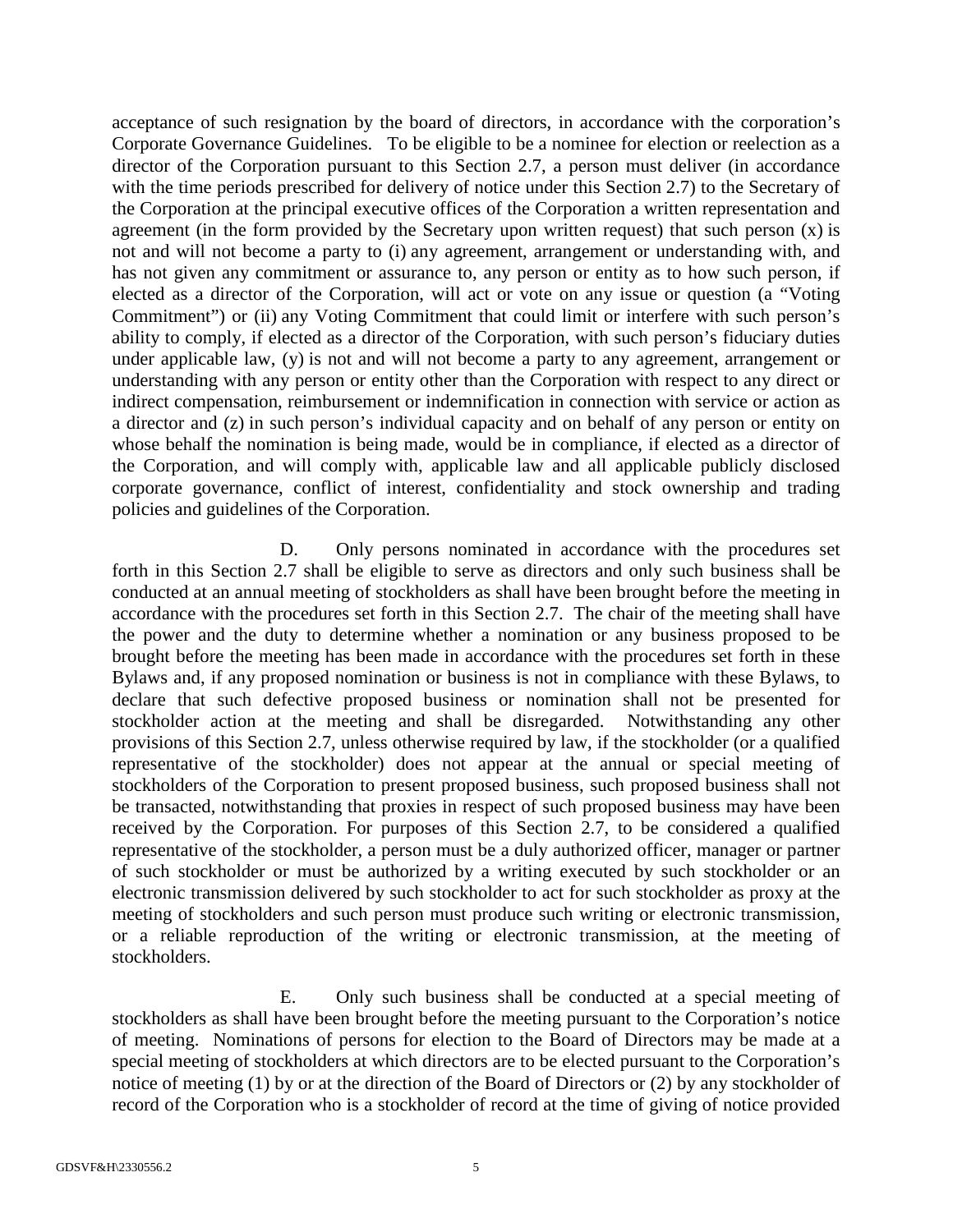for in this paragraph, who shall be entitled to vote at the meeting and who complies with the notice procedures set forth in this Section 2.7. Nominations by stockholders of persons for election to the Board of Directors may be made at such a special meeting of stockholders if the stockholder's notice required by paragraph (B) of this Section 2.7 shall be delivered to the Secretary at the principal executive offices of the Corporation not later than the close of business on the later of the 90th day prior to such special meeting or the 10th day following the day on which public announcement is first made of the date of the special meeting and of the nominees proposed by the Board to be elected at such meeting.

F. For purposes of this Section 2.7, "public announcement" shall mean disclosure in a press release reported by the Dow Jones News Service, Associated Press or a comparable national news service or in a document publicly filed by the Corporation with the Securities and Exchange Commission pursuant to Section 13, 14 or 15(d) of the Exchange Act.

G. Notwithstanding the foregoing provisions of this Section 2.7, a stockholder shall also comply with all applicable requirements of the Exchange Act and the rules and regulations thereunder with respect to matters set forth in this Section 2.7. Nothing in this Section 2.7 shall be deemed to affect any rights of stockholders to request inclusion of proposals in the Corporation's proxy statement pursuant to Rule 14a-8 under the Exchange Act.

Section 2.8 Procedure for Election of Directors. Election of directors at all meetings of the stockholders at which directors are to be elected shall be by written ballot. Except as set forth below, each director to be elected by stockholders shall be elected by the vote of the majority of the votes cast at any meeting for the election of directors at which a quorum is present, except as otherwise set forth in the Certificate of Incorporation with respect to the right of the holders of any series of Preferred Stock or any other series or class of stock to elect additional directors under specified circumstances. For purposes of this bylaw regarding election of directors, a majority of votes cast shall mean that the number of shares voted "for" a director's election exceeds 50% of the number of votes cast with respect to that director's election. Votes cast shall include votes "against" a director's election and shall exclude abstentions with respect to that director's election. Notwithstanding the foregoing, in the event of a contested election of directors, directors shall be elected by the vote of a plurality of the votes cast at any meeting for the election of directors at which a quorum is present. For purposes of this bylaw regarding election of directors, a contested election shall mean any election of directors in which the number of candidates for election as directors exceeds the number of directors to be elected. If directors are to be elected by a plurality of the votes cast, stockholders shall not be permitted to vote against a nominee. Except as otherwise provided by law, the Certificate of Incorporation or these Bylaws, all matters other than the election of directors submitted to the stockholders at any meeting shall be decided by a majority of the votes cast affirmatively or negatively.

### Section 2.9 Inspectors of Elections.

A. The Board of Directors by resolution shall appoint one or more inspectors, which inspector or inspectors may include individuals who serve the Corporation in other capacities, including, without limitation, as officers, employees, agents or representatives of the Corporation, to act at the meeting and make a written report thereof. One or more persons may be designated as alternate inspectors to replace any inspector who fails to act. If no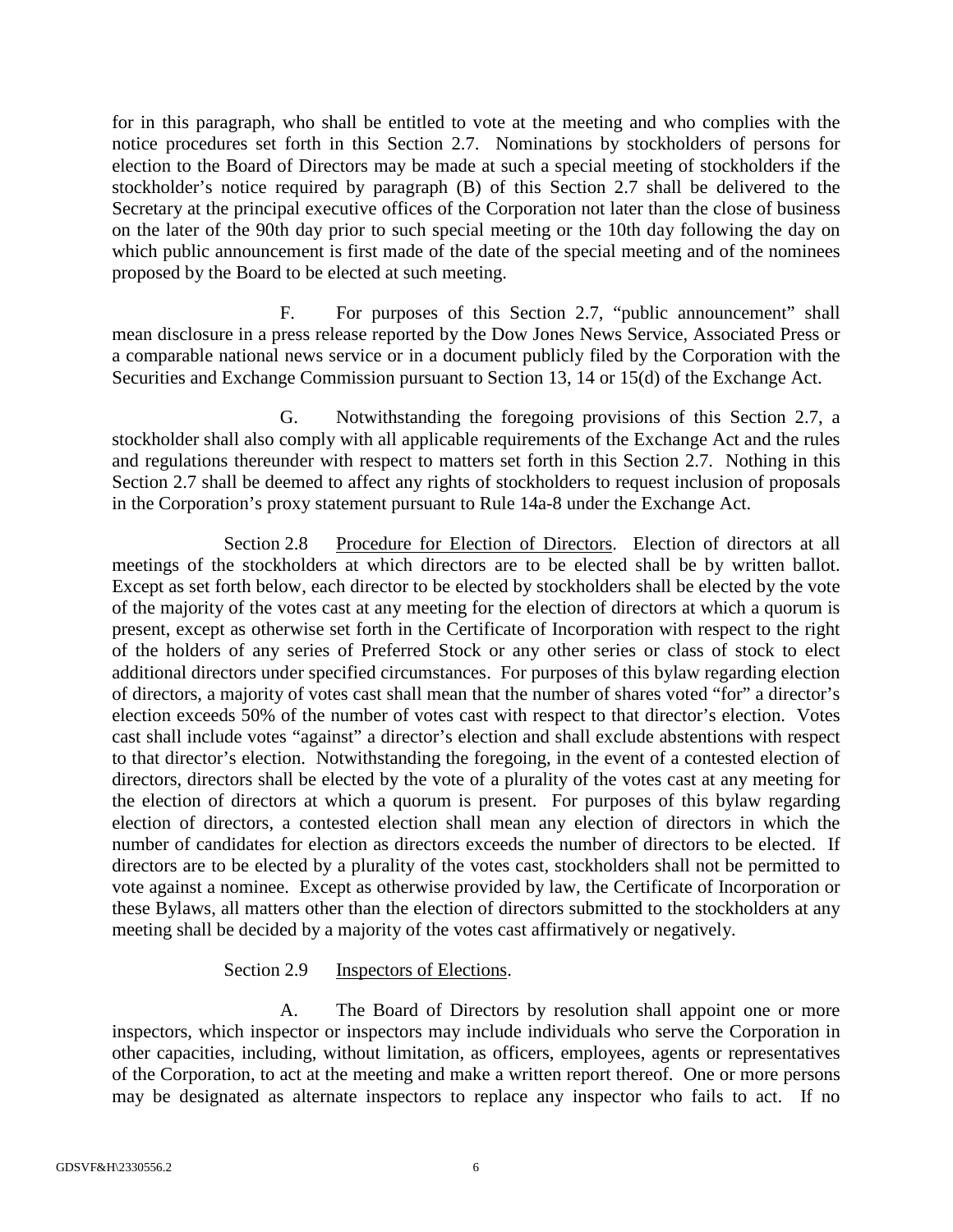inspector or alternate has been appointed to act, or if all inspectors or alternates who have been appointed are unable to act, at a meeting of stockholders, the chairman of the meeting shall appoint one or more inspectors to act at the meeting. Each inspector, before discharging his or her duties, shall take and sign an oath to execute faithfully the duties of inspector with strict impartiality and according to the best of his or her ability. The inspectors shall have the duties prescribed by the Delaware General Corporation Law.

### Section 2.10 Conduct of Meetings.

A. The Chief Executive Officer shall preside at all meetings of the stockholders. In the absence of the Chief Executive Officer, the Chairman of the Board shall preside at a meeting of the stockholders. In the absence of the Chief Executive Officer or the Chairman of the Board, the Secretary shall preside at a meeting of the stockholders. In the anticipated absence of all officers designated to preside over the meetings of stockholders, the Board of Directors may designate an individual to preside over a meeting of the stockholders.

B. The chairman of the meeting shall fix and announce at the meeting the date and time of the opening and the closing of the polls for each matter upon which the stockholders will vote at a meeting.

C. The Board of Directors may, to the extent not prohibited by law, adopt by resolution such rules and regulations for the conduct of the meeting of stockholders as it shall deem appropriate. Except to the extent inconsistent with such rules and regulations as adopted by the Board of Directors, the chairman of any meeting of stockholders shall have the right and authority to prescribe such rules, regulations and procedures and to do all such acts as, in the judgment of such chairman, are appropriate for the proper conduct of the meeting. Such rules, regulations or procedures, whether adopted by the Board of Directors or prescribed by the chairman of the meeting, may to the extent not prohibited by law include, without limitation, the following: (i) the establishment of an agenda or order of business for the meeting; (ii) rules and procedures for maintaining order at the meeting and the safety of those present; (iii) limitations on attendance at or participation in the meeting to stockholders of record of the Corporation, their duly authorized and constituted proxies or such other persons as the chairman of the meeting shall determine; (iv) restrictions on entry to the meeting after the time fixed for the commencement thereof; and (v) limitations on the time allotted to questions or comments by participants. Unless, and to the extent, determined by the Board of Directors or the chairman of the meeting, meetings of stockholders shall not be required to be held in accordance with the rules of parliamentary procedure.

Section 2.11 No Consent of Stockholders in Lieu of Meeting. Any action required or permitted to be taken by the stockholders of the Corporation must be effected at a duly called annual or special meeting of stockholders of the Corporation and may not be effected by any consent in writing by such stockholders.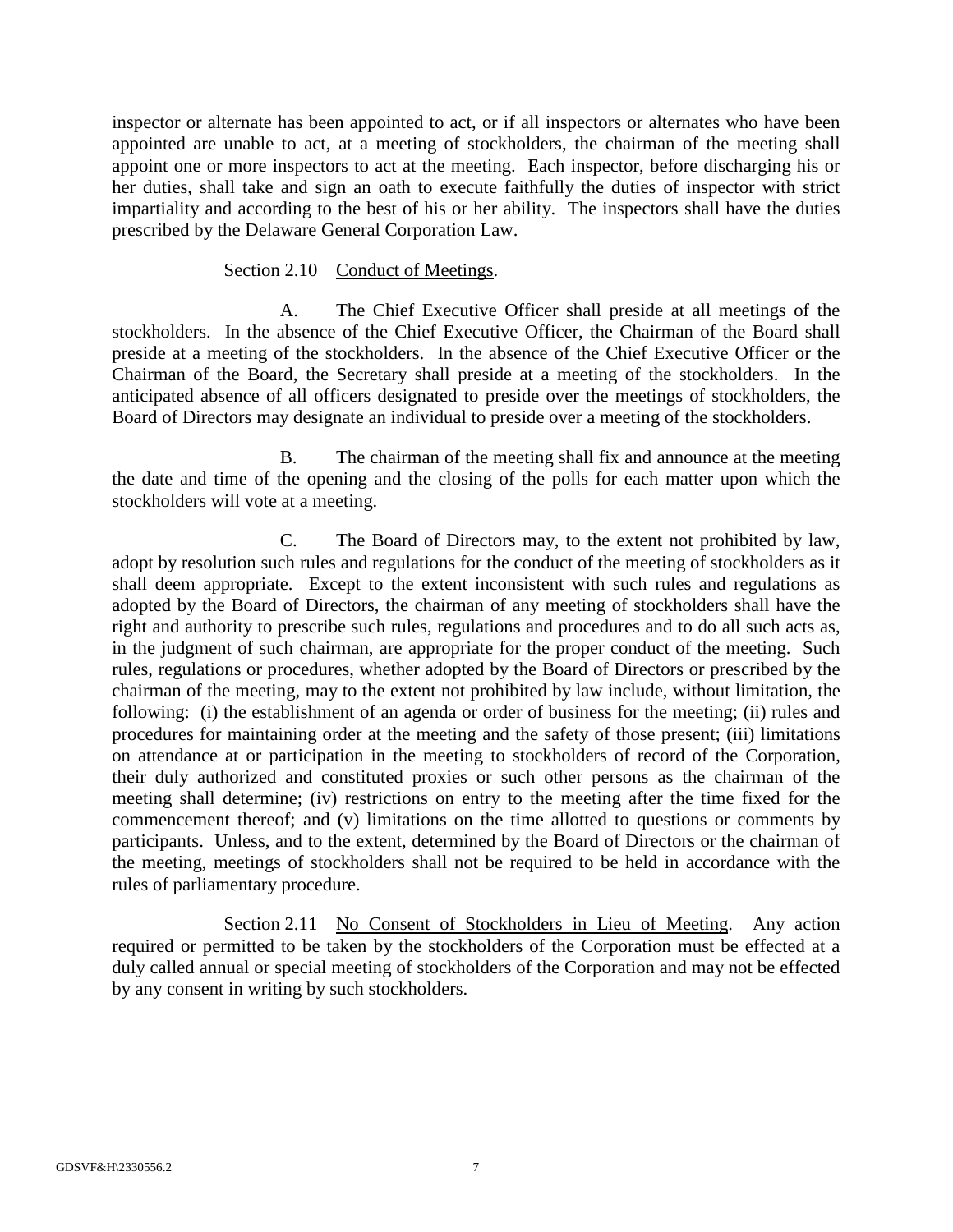#### ARTICLE III

#### BOARD OF DIRECTORS

Section 3.1 General Powers. The business and affairs of the Corporation shall be managed by or under the direction of the Board of Directors. In addition to the powers and authority expressly conferred upon them by statute or by the Certificate of Incorporation or by these Bylaws, the directors are hereby empowered to exercise all such powers and do all such acts and things as may be exercised or done by the Corporation.

Section 3.2 Number, Tenure and Qualifications. Subject to the rights of the holders of any series of Preferred Stock to elect additional directors under specified circumstances, the number of directors shall be fixed from time to time exclusively by the Board of Directors pursuant to a resolution adopted by a majority of the Whole Board.The directors, other than those who may be elected by the holders of any series of Preferred Stock under specified circumstances, shall be divided into three classes pursuant to the Certificate of Incorporation. At each annual meeting of stockholders, directors elected to succeed those directors whose terms expire shall be elected for a term of office to expire at the third succeeding annual meeting of stockholders after their election.

Section 3.3 Regular Meetings. The Board of Directors may, by resolution, provide the time and place for the holding of regular meetings of the Board of Directors.

Section 3.4 Special Meetings. Special meetings of the Board of Directors shall be called at the request of the Chairman of the Board, the Chief Executive Officer or a majority of the Board of Directors. The person or persons authorized to call special meetings of the Board of Directors may fix the place and time of the meetings.

Section 3.5 Action By Unanimous Consent of Directors. The Board of Directors may take action without the necessity of a meeting by unanimous consent of directors. Such consent may be in writing or given by electronic transmission, as such term is defined in the Delaware General Corporation Law.

Section 3.6 Notice. Notice of any special meeting shall be given to each director at his business or residence in writing, or by telegram, facsimile transmission, telephone communication or electronic transmission (provided, with respect to electronic transmission, that the director has consented to receive the form of transmission at the address to which it is directed). If mailed, such notice shall be deemed adequately delivered when deposited in the United States mails so addressed, with postage thereon prepaid, at least five (5) days before such meeting. If by telegram, such notice shall be deemed adequately delivered when the telegram is delivered to the telegraph company at least twenty-four (24) hours before such meeting. If by facsimile transmission or other electronic transmission, such notice shall be transmitted at least twenty-four (24) hours before such meeting. If by telephone, the notice shall be given at least twelve (12) hours prior to the time set for the meeting. Neither the business to be transacted at, nor the purpose of, any regular or special meeting of the Board of Directors need be specified in the notice of such meeting, except for amendments to these Bylaws as provided under Section 8.1 of Article VIII hereof. A meeting may be held at any time without notice if all the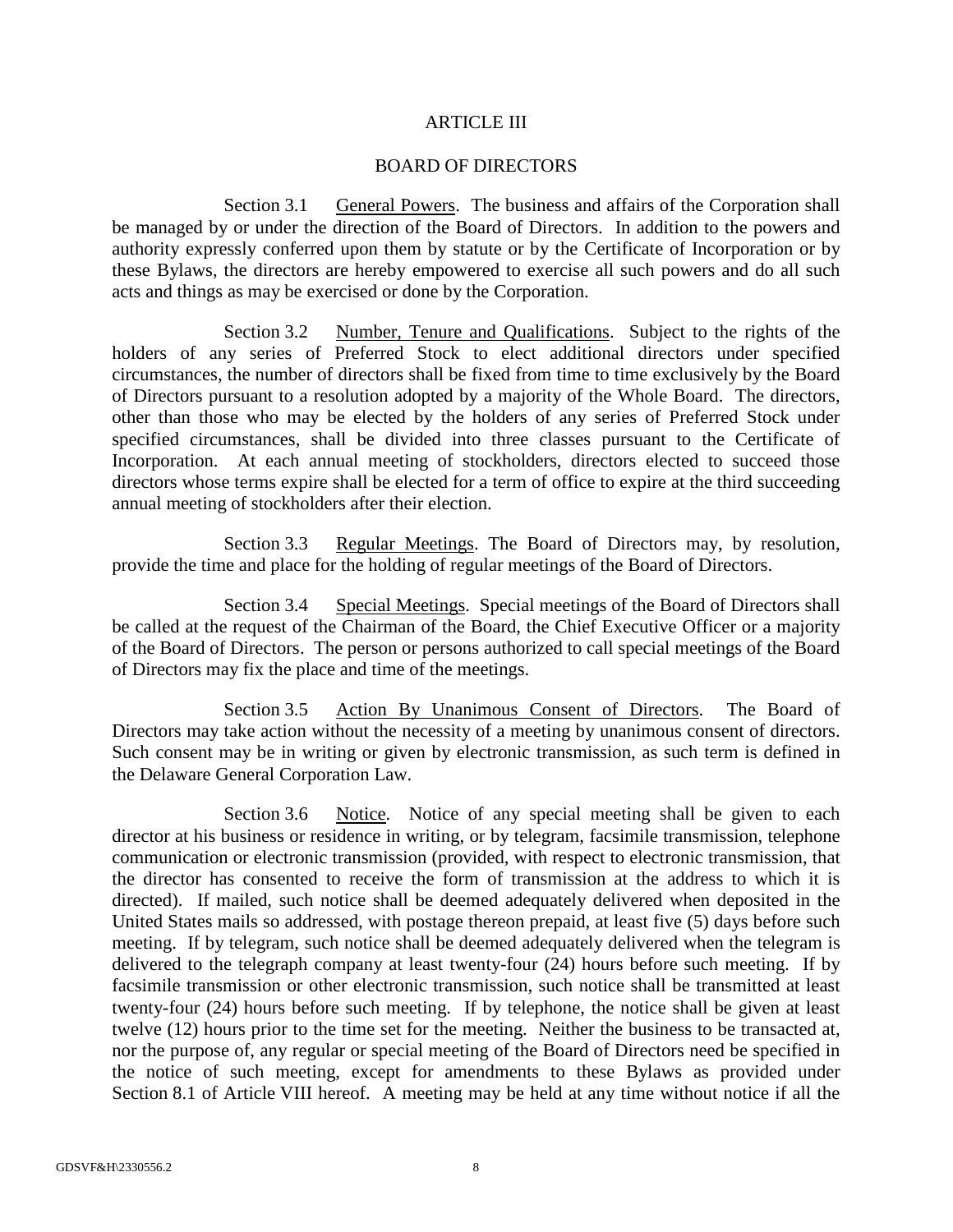directors are present (except as otherwise provided by law) or if those not present waive notice of the meeting in writing or by electronic transmission, either before or after such meeting.

Section 3.7 Conference Telephone Meetings. Members of the Board of Directors, or any committee thereof, may participate in a meeting of the Board of Directors or such committee by means of conference telephone or similar communications equipment by means of which all persons participating in the meeting can hear each other, and such participation in a meeting shall constitute presence in person at such meeting.

Section 3.8 Quorum. A whole number of directors equal to at least a majority of the Whole Board shall constitute a quorum for the transaction of business, but if at any meeting of the Board of Directors there shall be less than a quorum present, a majority of the directors present may adjourn the meeting from time to time without further notice. The act of the majority of the directors present at a meeting at which a quorum is present shall be the act of the Board of Directors.

Section 3.9 Vacancies. Subject to the rights of the holders of any series of Preferred Stock then outstanding, newly created directorships resulting from any increase in the authorized number of directors or any vacancies in the Board of Directors resulting from death, resignation, retirement, disqualification, removal from office or other cause shall, unless otherwise provided by law or by resolution of the Board of Directors, be filled only by a majority vote of the directors then in office, though less than a quorum (and not by stockholders), and directors so chosen shall hold office for a term expiring at the annual meeting of stockholders at which the term of office of the class to which they have been chosen expires or until such director's successor shall have been duly elected and qualified. No decrease in the authorized number of directors shall shorten the term of any incumbent director.

### Section 3.10 Committees.

A. The Board of Directors may designate one or more committees, each committee to consist of one or more of the directors of the Corporation. The Board of Directors may designate one or more directors as alternate members of any committee, who may replace any absent or disqualified member at any meeting of the committee. In the absence or disqualification of a member of the committee, the member or members thereof present at any meeting and not disqualified from voting, whether or not he or they constitute a quorum, may unanimously appoint another member of the Board of Directors to act at the meeting in place of any such absent or disqualified member. Any such committee, to the extent permitted by law and to the extent provided in the resolution of the Board of Directors, shall have and may exercise all the powers and authority of the Board of Directors in the management of the business and affairs of the Corporation, and may authorize the seal of the Corporation to be affixed to all papers which may require it; provided, however, that no committee shall have power or authority in reference to the following matters: (1) approving, adopting or recommending to stockholders any action or matter required by law to be submitted to stockholders for approval; or (2) adopting, amending or repealing any bylaw.

B. Unless the Board of Directors otherwise provides, each committee designated by the Board of Directors may make, alter and repeal rules for the conduct of its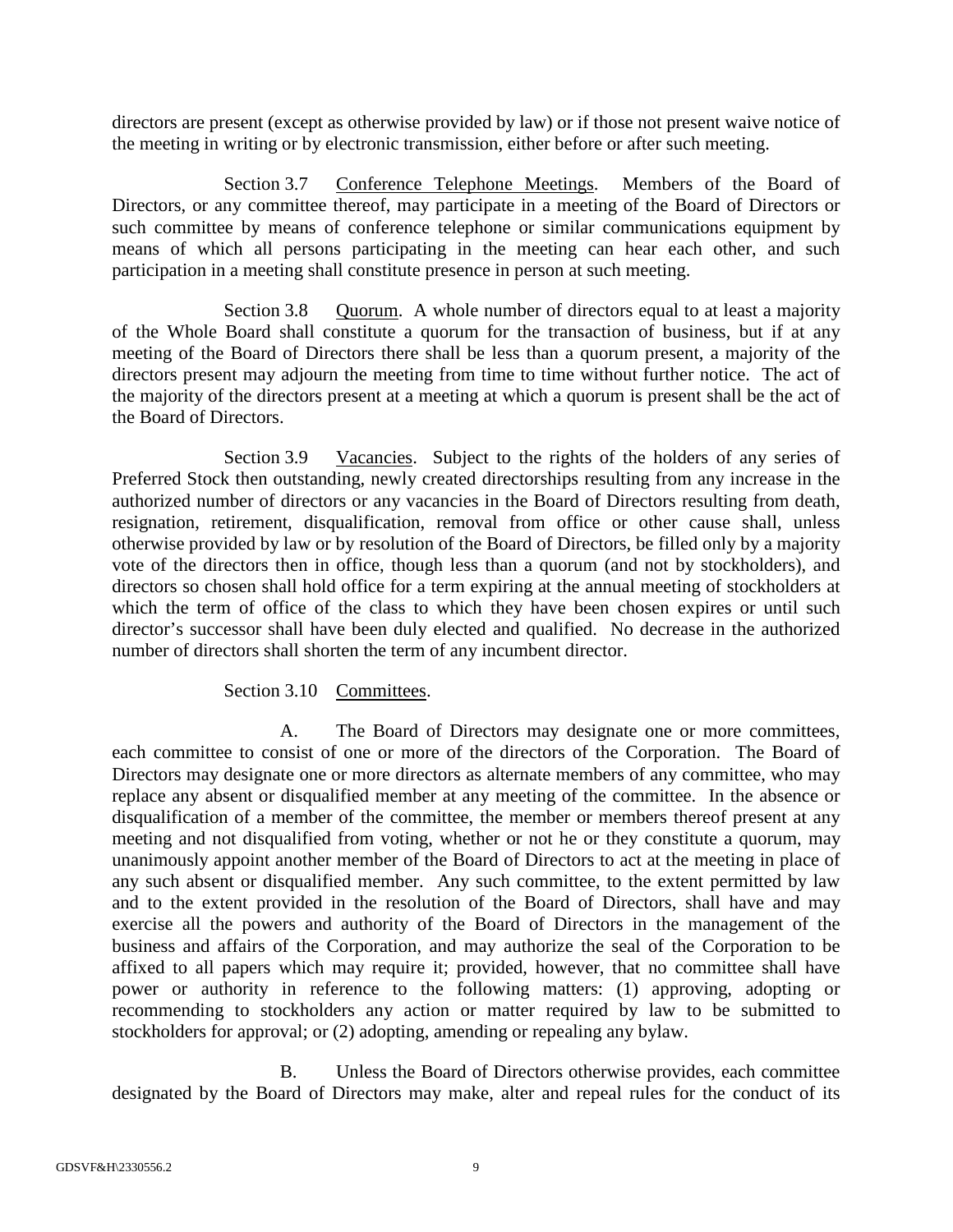business. In the absence of such rules, each committee shall conduct its business in the same manner as the Board of Directors conducts its business pursuant to these Bylaws.

Section 3.11 Removal. Subject to the rights of the holders of any series of Preferred Stock then outstanding, any director, or the entire Board of Directors, may be removed from office at any time, but only for cause and only by the affirmative vote of the holders of at least a majority of the voting power of all of the then-outstanding shares of capital stock of the Corporation entitled to vote generally in the election of directors, voting together as a single class.

### ARTICLE IV

### **OFFICERS**

Section 4.1 Elected Officers. The elected officers of the Corporation shall be a Chairman of the Board, a Chief Executive Officer and President, a Secretary, a Treasurer and such other officers as the Board of Directors from time to time may deem proper. The Chairman of the Board shall be chosen from the directors. All officers chosen by the Board of Directors shall each have such powers and duties as generally pertain to their respective offices, subject to the specific provisions of this Article IV. Such officers shall also have powers and duties as from time to time may be conferred by the Board of Directors or by any committee thereof.

Section 4.2 Election and Term of Office. The elected officers of the Corporation shall be elected annually by the Board of Directors at the regular meeting of the Board of Directors held after each annual meeting of the stockholders. If the election of officers shall not be held at such meeting, such election shall be held as soon thereafter as convenient. Subject to Section 4.7 of these Bylaws, each officer shall hold office until his successor shall have been duly elected and shall have qualified or until his death or until he shall resign.

Section 4.3 Chairman of the Board. The Chairman of the Board shall preside at all meetings of the Board.

Section 4.4 Chief Executive Officer and President. The Chief Executive Officer and President shall be the general manager of the Corporation, subject to the control of the Board of Directors, and as such shall, subject to Section 2.10 (A) hereof, preside at all meetings of stockholders, shall have general supervision of the affairs of the Corporation, shall sign or countersign or authorize another officer to sign all certificates, contracts, and other instruments of the Corporation as authorized by the Board of Directors, shall make reports to the Board of Directors and stockholders, and shall perform all such other duties as are incident to such office or are properly required by the Board of Directors. If the Board of Directors creates the office of Chief Executive Officer as a separate office from President, (i) the President shall be the chief operating officer of the Corporation and shall be subject to the general supervision, direction and control of the Chief Executive Officer, unless the Board of Directors provides otherwise, and (iii) expect for this Section 4.4, all references herein to the "President" shall be deemed to refer to the Chief Executive Officer.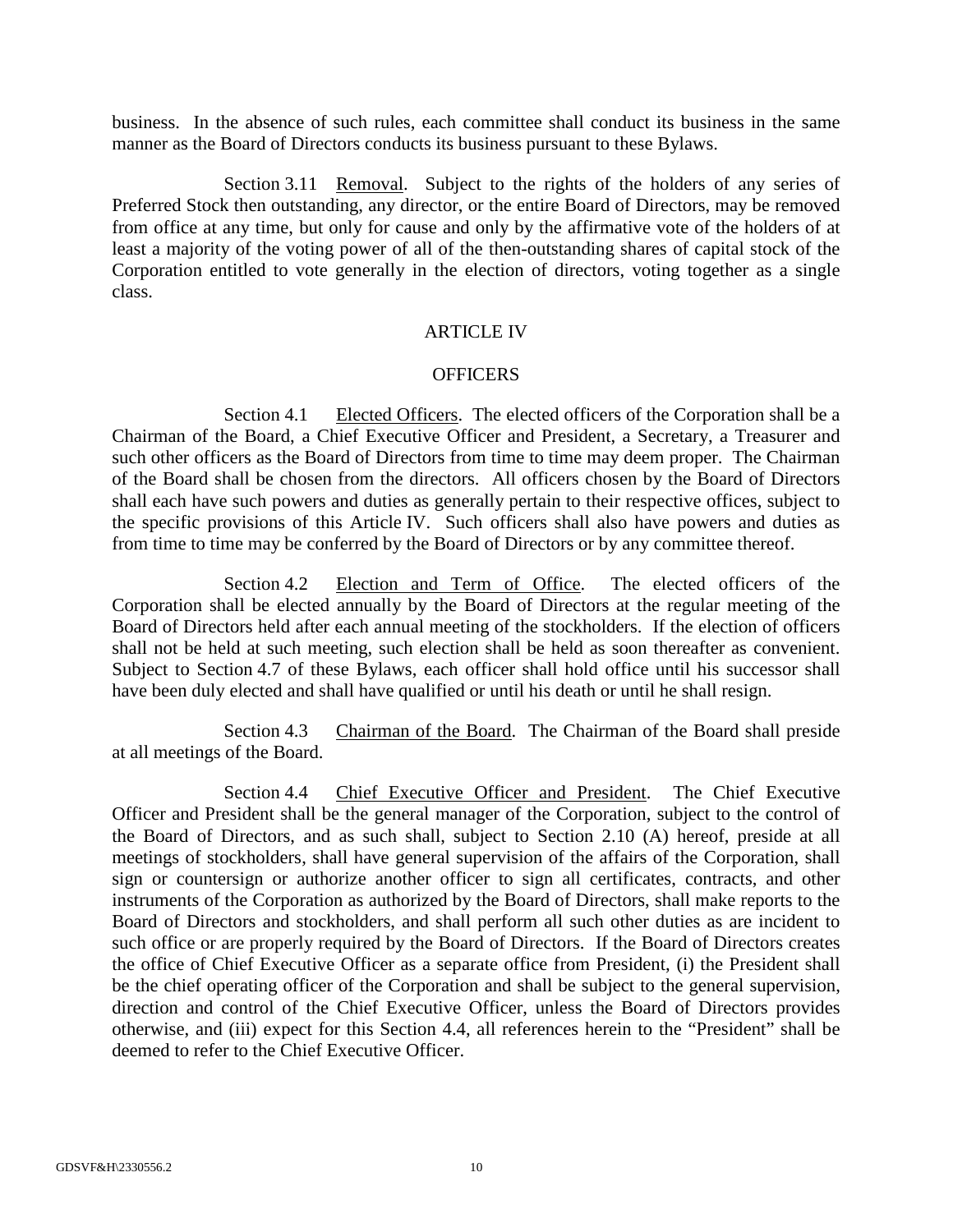Section 4.5 Secretary. The Secretary shall give, or cause to be given, notice of all meetings of stockholders and directors and all other notices required by law or by these Bylaws, and in case of his absence or refusal or neglect so to do, any such notice may be given by any person thereunto directed by the Chairman of the Board, the Chief Executive Officer, the President or by the Board of Directors, upon whose request the meeting is called as provided in these Bylaws. He shall record all the proceedings of the meetings of the Board of Directors, any committees thereof and the stockholders of the Corporation in a book to be kept for that purpose, and shall perform such other duties as may be assigned to him by the Board of Directors, the Chairman of the Board, the Chief Executive Officer or the President. He shall have custody of the seal of the Corporation and shall affix the same to all instruments requiring it, when authorized by the Board of Directors, the Chairman of the Board, the Chief Executive Officer or the President, and attest to the same.

Section 4.6 Treasurer. The Treasurer shall have the custody of the corporate funds and securities and shall keep full and accurate receipts and disbursements in books belonging to the Corporation. The Treasurer shall deposit all moneys and other valuables in the name and to the credit of the Corporation in such depositaries as may be designated by the Board of Directors. The Treasurer shall disburse the funds of the Corporation as may be ordered by the Board of Directors the Chairman of the Board, the Chief Executive Officer or the President, taking proper vouchers for such disbursements. The Treasurer shall render to the Chairman of the Board, the Chief Executive Officer, the President and the Board of Directors, whenever requested, an account of all his transactions as Treasurer and of the financial condition of the Corporation. If required by the Board of Directors, the Treasurer shall give the Corporation a bond for the faithful discharge of his duties in such amount and with such surety as the Board of Directors shall prescribe.

Section 4.7 Removal. Any officer elected by the Board of Directors may be removed by the Board of Directors whenever, in their judgment, the best interests of the Corporation would be served thereby. No elected officer shall have any contractual rights against the Corporation for compensation by virtue of such election beyond the date of the election of his successor, his death, his resignation or his removal, whichever event shall first occur, except as otherwise provided in an employment contract or an employee plan.

Section 4.8 Vacancies. A newly created office and a vacancy in any office because of death, resignation, or removal may be filled by the Board of Directors for the unexpired portion of the term at any meeting of the Board of Directors.

### ARTICLE V

### STOCK CERTIFICATES AND TRANSFERS

### Section 5.1 Stock Certificates and Transfers.

A. Unless the Board of Directors has determined that some or all of any or all classes or series of stock shall be uncertificated shares, the interest of each stockholder of the Corporation shall be evidenced by certificates for shares of stock. The shares of the stock of the Corporation shall be transferred on the books of the Corporation by the holder thereof in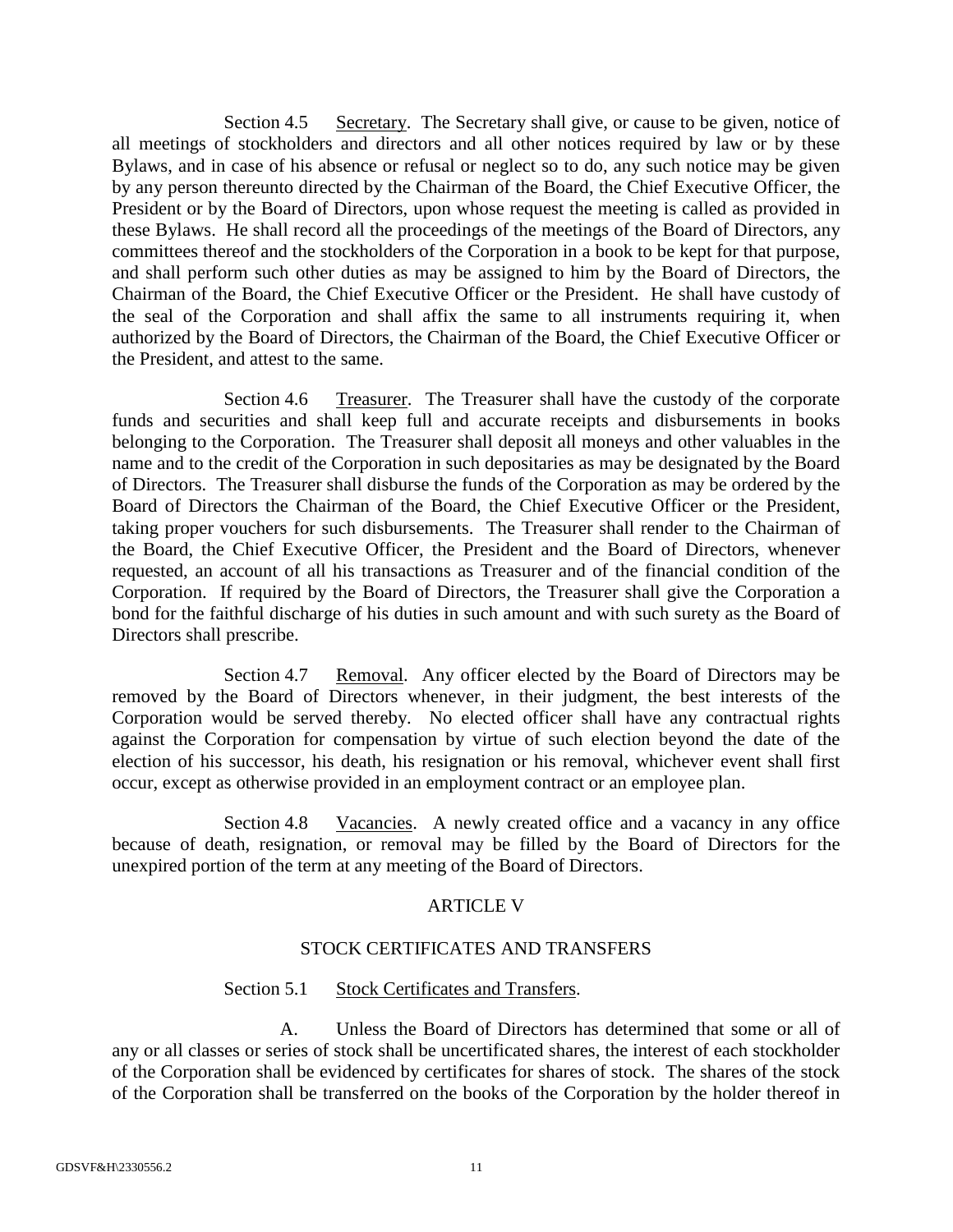person or by his attorney, upon surrender for cancellation of certificates for the same number of shares, with an assignment and power of transfer endorsed thereon or attached thereto, duly executed, and with such proof of the authenticity of the signature as the Corporation or its agents may reasonably require.

B. Every holder of stock represented by certificates shall be entitled to have a certificate signed by, or in the name of the Corporation by the Chairman or Vice Chairman of the Board of Directors, or the President or a Vice President, and by the Treasurer or an Assistant Treasurer, or the Secretary or an Assistant Secretary of the Corporation representing the number of shares registered in certificate form. Any or all of the signatures on the certificate may be a facsimile. In case any officer, transfer agent or registrar who has signed or whose facsimile signature has been placed upon a certificate has ceased to be such officer, transfer agent or registrar before such certificate is issued, it may be issued by the Corporation with the same effect as if he were such officer, transfer agent or registrar at the date of issue.

### ARTICLE VI

### INDEMNIFICATION

Section 6.1 Right to Indemnification. Each person who was or is made a party or is threatened to be made a party to or is otherwise involved in any action, suit or proceeding, whether civil, criminal, administrative or investigative (hereinafter a "proceeding"), by reason of the fact that he or she is or was a director or officer of the Corporation or, while a director or officer of the Corporation, is or was serving at the request of the Corporation as a director, officer, employee or agent of another corporation or of a partnership, joint venture, trust or other enterprise, including service with respect to an employee benefit plan (hereinafter an "indemnitee"), where the basis of such proceeding is alleged action in an official capacity as a director, officer, employee or agent, shall be indemnified and held harmless by the Corporation to the fullest extent authorized by the Delaware General Corporation Law, as the same exists or may hereafter be amended (but, in the case of any such amendment, only to the extent that such amendment permits the Corporation to provide broader indemnification rights than permitted prior thereto), against all expense, liability and loss (including attorneys' fees, judgments, fines, ERISA excise taxes or penalties and amounts paid in settlement) reasonably incurred or suffered by such indemnitee in connection therewith and such indemnification shall continue as to an indemnitee who has ceased to be a director, officer, employee or agent and shall inure to the benefit of the indemnitee's heirs, executors and administrators; provided, however, that, except as provided in Section 6.3 hereof with respect to proceedings to enforce rights to indemnification, the Corporation shall indemnify any such indemnitee in connection with a proceeding (or part thereof) initiated by such indemnitee only if such proceeding (or part thereof) was authorized by the Board of Directors of the Corporation.

Section 6.2 Right to Advancement of Expenses. The right to indemnification conferred in Section 6.1 shall include the right to be paid by the Corporation the expenses incurred in defending any proceeding for which such right to indemnification is applicable in advance of its final disposition (hereinafter an "advancement of expenses"); provided, however, that, if the Delaware General Corporation Law requires, an advancement of expenses incurred by an indemnitee in his or her capacity as a director or officer (and not in any other capacity in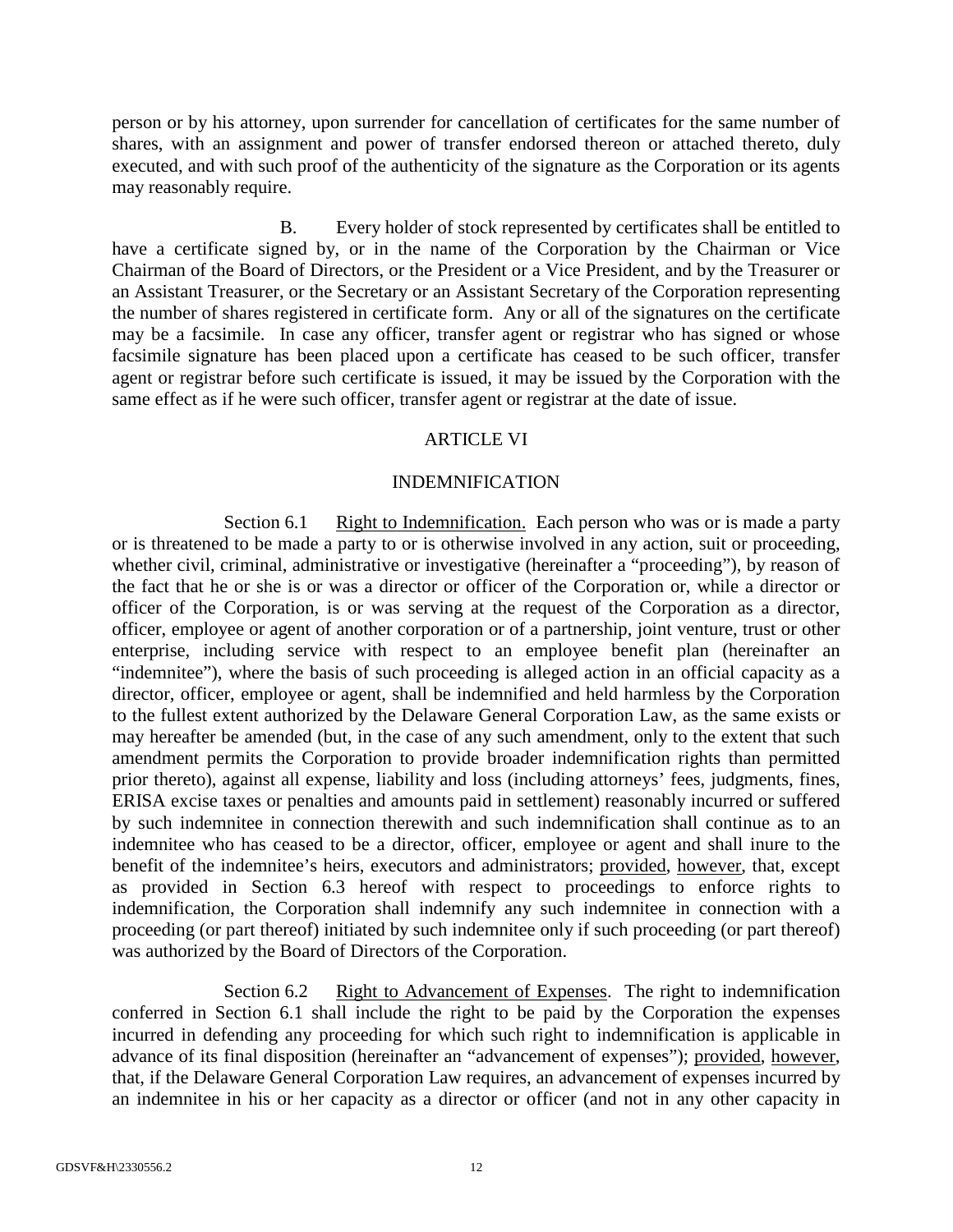which service was or is rendered by such indemnitee, including, without limitation, service to an employee benefit plan) shall be made only upon delivery to the Corporation of an undertaking (hereinafter an "undertaking"), by or on behalf of such indemnitee, to repay all amounts so advanced if it shall ultimately be determined by final judicial decision from which there is no further right to appeal (hereinafter a "final adjudication") that such indemnitee is not entitled to be indemnified for such expenses under this Section or otherwise.

Section 6.3 Right of Indemnitee to Bring Suit. The rights to indemnification and to the advancement of expenses conferred in Section 6.1 and Section 6.2, respectively, shall be contract rights. If a claim under Section 6.1 or Section 6.2 is not paid in full by the Corporation within sixty days after a written claim has been received by the Corporation, except in the case of a claim for an advancement of expenses, in which case the applicable period shall be twenty days, the indemnitee may at any time thereafter bring suit against the Corporation to recover the unpaid amount of the claim. If successful in whole or in part in any such suit, or in a suit brought by the Corporation to recover an advancement of expenses pursuant to the terms of an undertaking, the indemnitee shall be entitled to be paid also the expense of prosecuting or defending such suit. In (A) any suit brought by the indemnitee to enforce a right to indemnification hereunder (but not in a suit brought by the indemnitee to enforce a right to an advancement of expenses) it shall be a defense that, and (B) in any suit by the Corporation to recover an advancement of expenses pursuant to the terms of an undertaking, the Corporation shall be entitled to recover such expenses upon a final adjudication that, the indemnitee has not met any applicable standard for indemnification set forth in the Delaware General Corporation Law. Neither the failure of the Corporation (including its directors who are not parties to such action, a committee of such directors, independent legal counsel, or its stockholders) to have made a determination prior to the commencement of such suit that indemnification of the indemnitee is proper in the circumstances because the indemnitee has met the applicable standard of conduct set forth in the Delaware General Corporation Law, nor an actual determination by the Corporation (including its directors who are not parties to such action, a committee of such directors, independent legal counsel, or its stockholders) that the indemnitee has not met such applicable standard of conduct, shall create a presumption that the indemnitee has not met the applicable standard of conduct or, in the case of such a suit brought by the indemnitee, be a defense to such suit. In any suit brought by the indemnitee to enforce a right to indemnification or to an advancement of expenses hereunder, or by the Corporation to recover an advancement of expenses pursuant to the terms of an undertaking, the burden of proving that the indemnitee is not entitled to be indemnified, or to such advancement of expenses, under this Section 6.3 or otherwise shall be on the Corporation.

Section 6.4 Non-Exclusivity of Rights. The rights to indemnification and to the advancement of expenses conferred in this Article VI shall not be exclusive of any other right which any person may have or hereafter acquire under the Certificate of Incorporation, these Amended and Restated Bylaws, or any statute, agreement, vote of stockholders or disinterested directors or otherwise.

Section 6.5 Insurance. The Corporation may maintain insurance, at its expense, to protect itself and any director, officer, employee or agent of the Corporation or another corporation, partnership, joint venture, trust or other enterprise against any expense,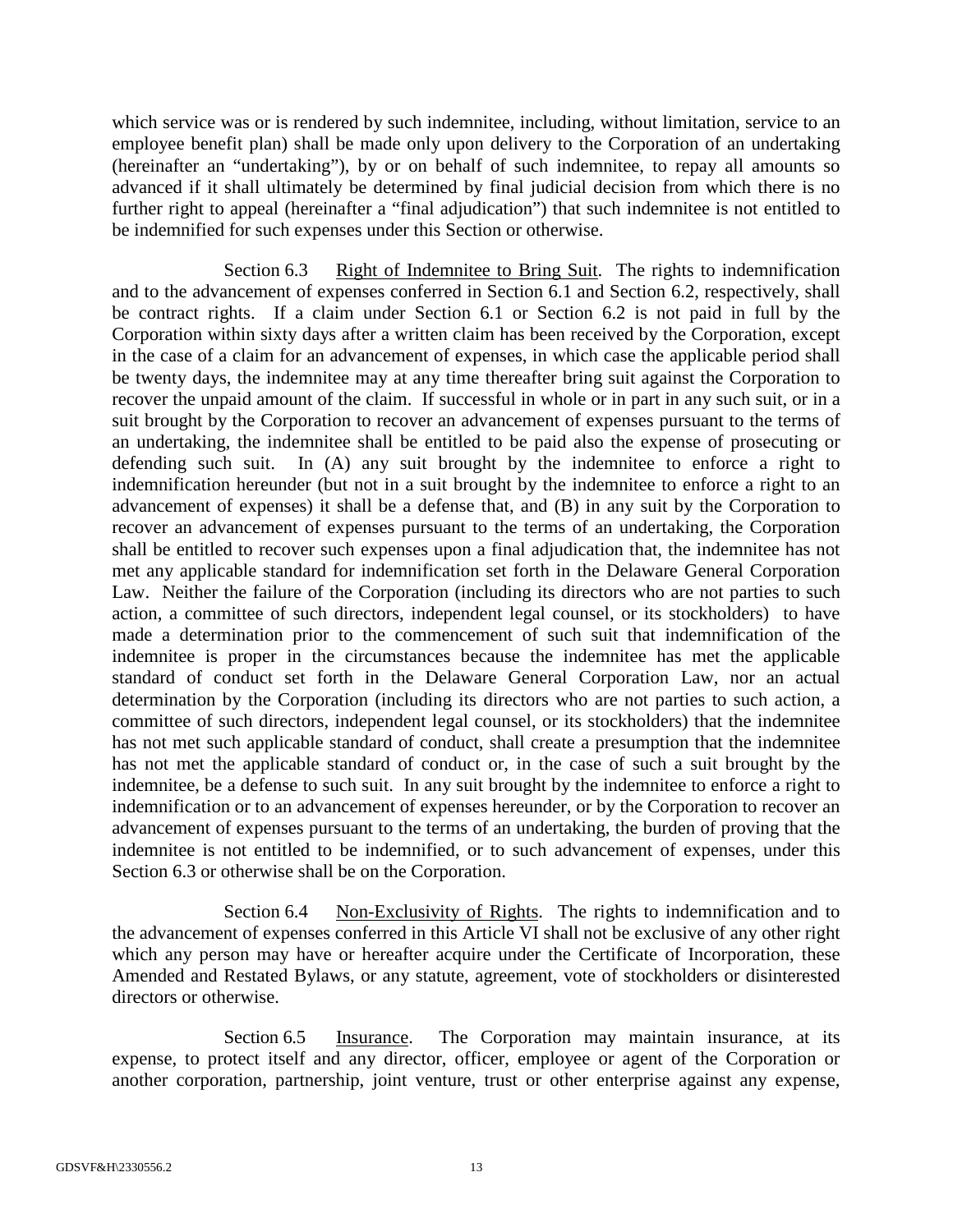liability or loss, whether or not the Corporation would have the power to indemnify such person against such expense, liability or loss under the Delaware General Corporation Law.

Section 6.6 Indemnification Following a Change of Control. Notwithstanding any other provision contained herein, if the Corporation shall be subject to a Change of Control (as hereinafter defined), the additional provisions of this Section 6.6 shall apply.

A. In the event that the Corporation denies a claimant's entitlement to indemnification and, within two years prior to the date of the commencement of the proceeding for which indemnification is claimed, a Change of Control shall have occurred, then the claimant shall have the right to select an Independent Counsel (as hereinafter defined) to make the determination with respect to such claimant's entitlement to indemnification, such decision to be binding upon the Corporation unless the Independent Counsel so selected does not meet the requirements of "Independent Counsel" as defined in this Section 6.6.

B. If, following a Change of Control, any judicial proceeding is commenced to challenge a determination that a claimant is not entitled to indemnification or that expenses or claims have not been timely paid in full by the Corporation, then the Corporation shall have the burden of proving that the claimant is not entitled to indemnification and/or the reimbursement of such expenses or claims.

C. If, following a Change of Control, the person, persons or entity empowered or selected under this Article VI to determine whether the claimant is entitled to indemnification shall not have made a determination within ninety (90) days after receipt by the Corporation of the request therefor, the requisite determination of entitlement to indemnification shall be deemed to have been made and the claimant shall be entitled to such indemnification, absent (i) a misstatement by the claimant of a material fact, or an omission of a material fact necessary to make the claimant's statement(s) not materially misleading, in connection with the request for indemnification or (ii) a prohibition of such indemnification under applicable law.

D. For the purposes of this Article VI:

"Change of Control" shall mean:

(1) the acquisition by any individual, entity or group (within the meaning of Section  $13(d)(3)$ or 14(d)(2) of the Exchange Act (a "Person")), directly or indirectly, of beneficial ownership (within the meaning of Rule 13d-3 promulgated under the Exchange Act) of 20% or more of either (i) the then outstanding shares of common stock of the Corporation (the "Outstanding Corporation Common Stock") or (ii) the combined voting power of the then outstanding voting securities of the Corporation entitled to vote generally in the election of directors (the "Outstanding Corporation Voting Securities"); *provided, however*, that for purposes of this part (1), the following acquisitions shall not constitute a Change of Control: (i) any acquisition directly from the Corporation or any acquisition from other stockholders where (A) such acquisition was approved in advance by the Board of Directors of the Corporation and (B) such acquisition would not constitute a Change of Control under part (2) or part (4) of this definition, (ii) any acquisition by the Corporation, (iii) any acquisition by any employee benefit plan (or related trust) sponsored or maintained by the Corporation or any corporation controlled by the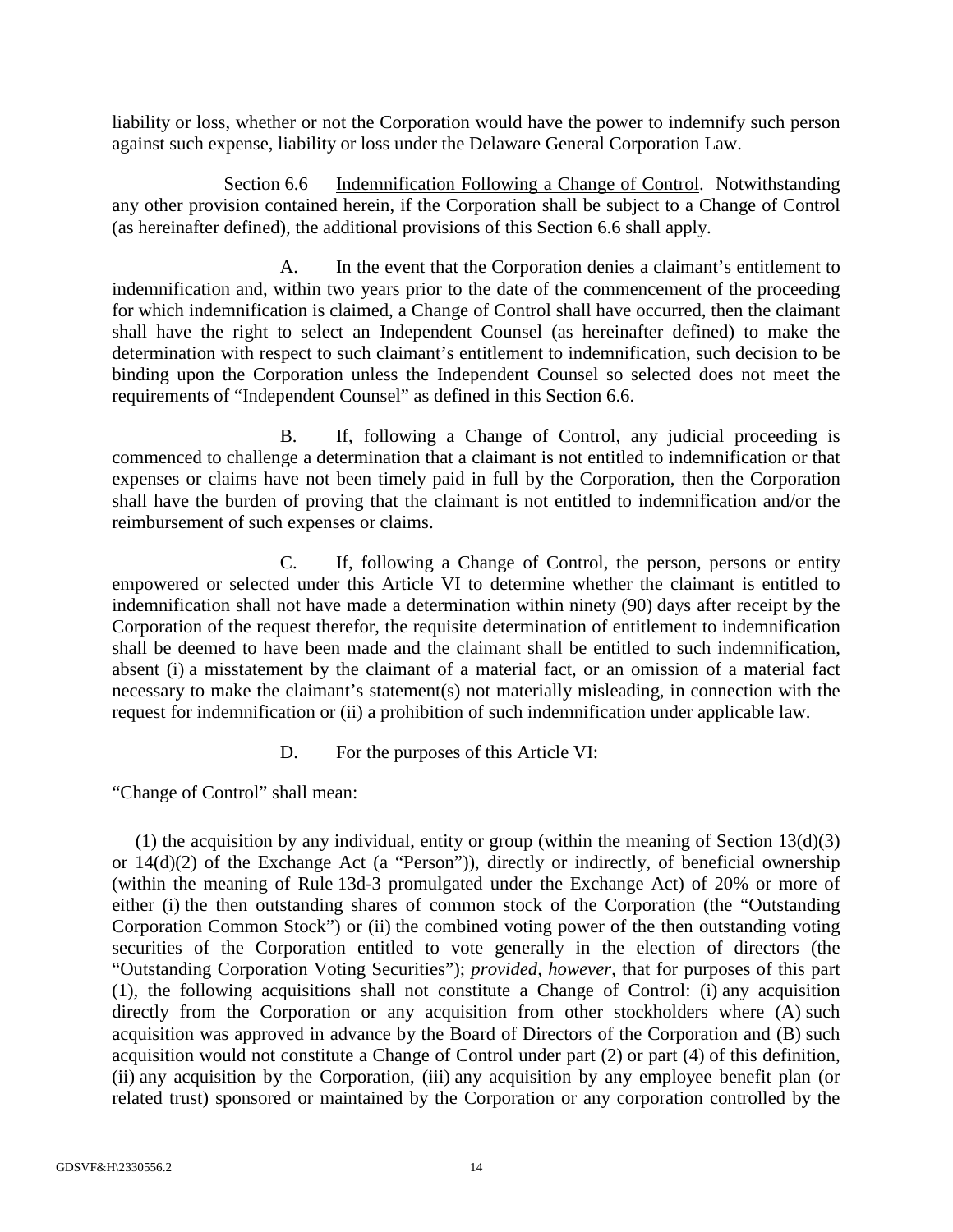Corporation, or (iv) any acquisition by any corporation pursuant to a transaction that complies with clauses (i), (ii) and (iii) of part (4) of this definition;

 (2) individuals who, as of the date hereof, constitute the Board of Directors of the Corporation (the "Incumbent Board") cease for any reason to constitute at least a majority of the Board of Directors of the Corporation; *provided, however*, that any individual becoming a director subsequent to the date hereof whose election, or nomination for election by the stockholders, was approved by a vote of at least a majority of the directors then comprising the Incumbent Board (or such committee thereof that shall then have the authority to nominate persons for election as directors) shall be considered as though such individual were a member of the Incumbent Board, but excluding, for this purpose, any such individual whose initial assumption of office occurs as a result of an actual or threatened election contest with respect to the election or removal of directors or other actual or threatened solicitation of proxies of consents by or on behalf of a Person other than the Board of Directors of the Corporation; or

 (3) consummation of a reorganization, merger or consolidation or sale or other disposition of all or substantially all of the assets of the Corporation (a "Business Combination"), in each case, unless, immediately following such Business Combination, (i) all or substantially all of the individuals and entities who were the beneficial owners, respectively, of the Outstanding Corporation Common Stock and Outstanding Corporation Voting Securities immediately prior to such Business Combination beneficially own, directly or indirectly, more than 50% of, respectively, the then outstanding shares of common stock and the combined voting power of the then outstanding voting securities entitled to vote generally in the election of directors, as the case may be, of the Corporation resulting from such Business Combination (including, without limitation, a corporation that as a result of such transaction owns the Corporation or all or substantially all of the Corporation's assets either directly or through one or more subsidiaries) in substantially the same proportions as their ownership, immediately prior to such Business Combination of the Outstanding Corporation Common Stock and Outstanding Corporation Voting Securities, as the case may be, (ii) no Person (excluding any corporation resulting from such Business Combination or any employee benefit plan (or related trust) of the corporation or such corporation resulting from such Business Combination) beneficially owns, directly or indirectly, 20% or more of, respectively, the then outstanding shares of common stock of the corporation resulting from such Business Combination or the combined voting power of the then outstanding voting securities of such corporation except to the extent that such ownership existed prior to the Business Combination, and (iii) at least a majority of the members of the board of directors of the corporation resulting from such Business Combination were members of the Incumbent Board at the time of the execution of the initial agreement, or of the action of the Board of Directors of the Corporation, providing for such Business Combination.

 "Independent Counsel" shall mean a law firm, a member of a law firm, or an independent practitioner, that is experienced in matters of corporation law and neither presently is, nor in the past five years has been, retained to represent: (i) the Corporation or the claimant in any matter material to any such party, or (ii) any other party to the proceeding giving rise to a claim for indemnification hereunder. Notwithstanding the foregoing, the term "Independent Counsel" shall not shall include any person who, under the applicable standards of professional conduct then prevailing, would have a conflict of interest in representing either the Corporation or the claimant in an action to determine the claimant's rights under this Article VI.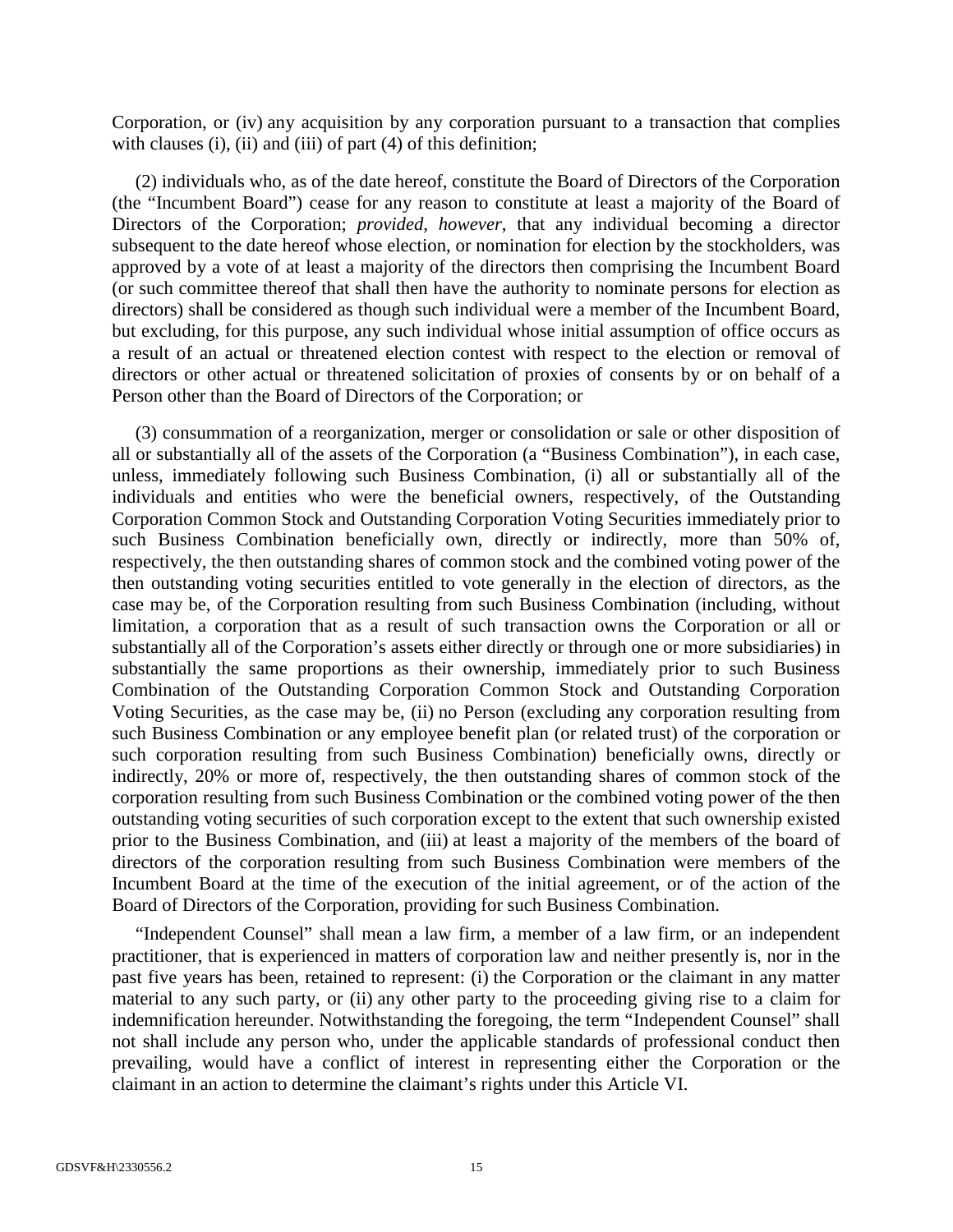Section 6.7 Amendment of Rights. The rights and protections provided by this Article VI are contract rights that vest upon an individual's election as a director. No amendment, alteration or repeal of this Article VI shall adversely affect any right or protection of an indemnitee or its successors afforded by this Article VI with respect to any proceeding involving any action or omission to act that took place prior to such amendment, alteration or repeal.

## ARTICLE VII

#### MISCELLANEOUS PROVISIONS

Section 7.1 Fiscal Year. The fiscal year of the Corporation shall begin on the first day of January and end on the thirty-first day of December of each year.

Section 7.2 Dividends. The Board of Directors may from time to time declare, and the Corporation may pay, dividends on its outstanding shares in the manner and upon the terms and conditions provided by law and its Certificate of Incorporation.

Section 7.3 Seal. The corporate seal shall have inscribed the name of the Corporation thereon and shall be in such form as may be approved from time to time by the Board of Directors.

Section 7.4 Waiver of Notice. Whenever any notice is required to be given to any stockholder or director of the Corporation under the provisions of the Delaware General Corporation Law, a waiver thereof in writing, signed by the person or persons entitled to such notice, or a waiver by electronic transmission, whether before or after the time stated therein, shall be deemed equivalent to the giving of such notice. Neither the business to be transacted at, nor the purpose of, any annual or special meeting of the stockholders of the Board of Directors need be specified in any waiver of notice of such meeting.

Section 7.5 Audits. The accounts, books and records of the Corporation shall be audited upon the conclusion of each fiscal year by an independent certified public accountants selected by the Board of Directors, and it shall be the duty of the Board of Directors to cause such audit to be made annually.

Section 7.6 Resignations. Any director or any officer, whether elected or appointed, may resign at any time by serving written notice of such resignation on the Chairman of the Board, the Chief Executive Officer or the Secretary, or by submitting such resignation by electronic transmission (as such term is defined in the Delaware General Corporation Law), and such resignation shall be deemed to be effective as of the close of business on the date said notice is received by the Chairman of the Board, the Chief Executive Officer, or the Secretary or at such later date as is stated therein. No formal action shall be required of the Board of Directors or the stockholders to make any such resignation effective.

Section 7.7 Contracts. Except as otherwise required by law, the Certificate of Incorporation or these Bylaws, any contracts or other instruments may be executed and delivered in the name and on the behalf of the Corporation by such officer or officers of the Corporation as the Board of Directors may from time to time direct. Such authority may be general or confined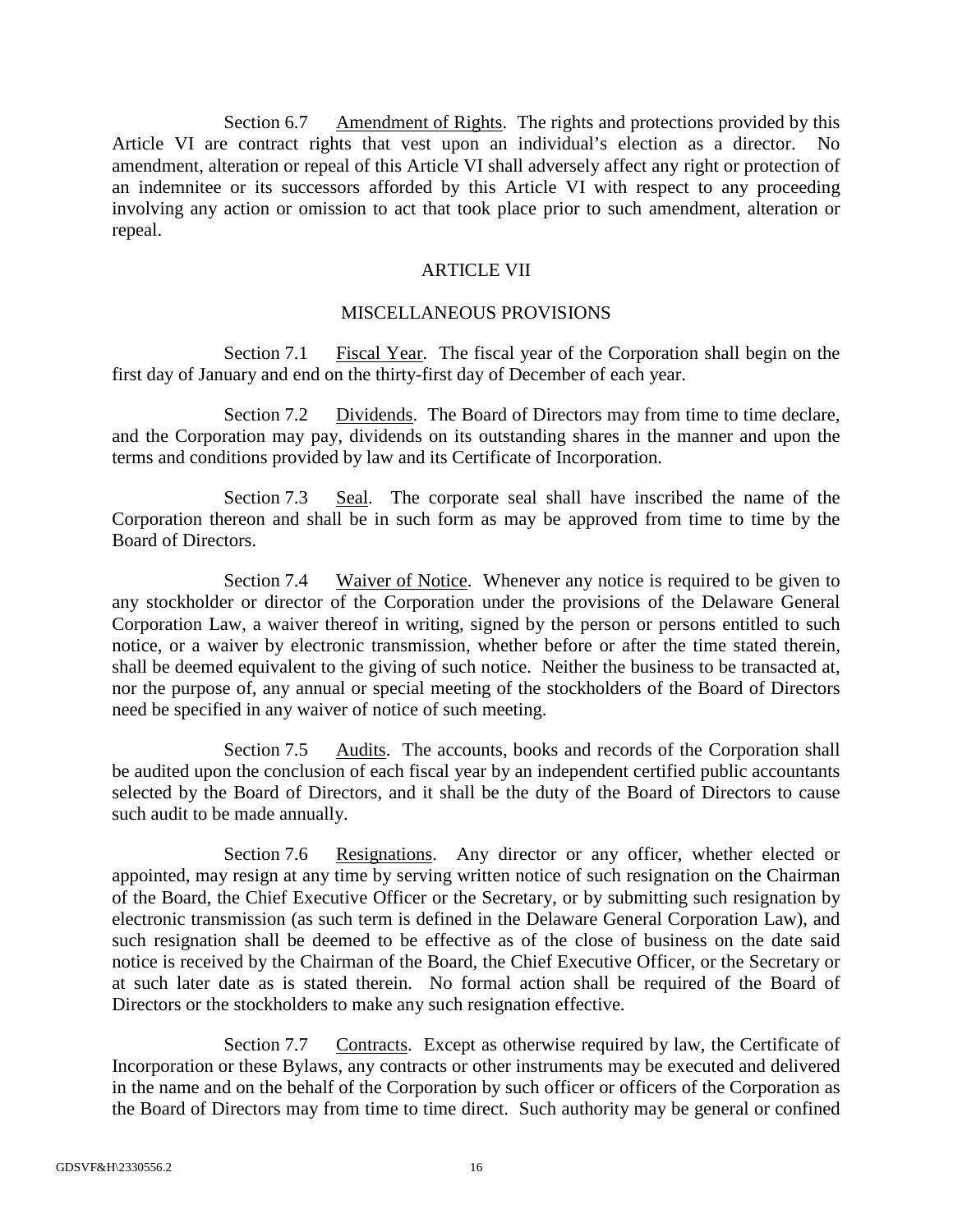to specific instances as the Board may determine. The Chairman of the Board, the Chief Executive Officer, the President or any Vice President may execute bonds, contracts, deeds, leases and other instruments to be made or executed for or on behalf of the Corporation. Subject to any restrictions imposed by the Board of Directors or the Chairman of the Board, the Chief Executive Officer, the President or any Vice President of the Corporation may delegate contractual powers to others under his jurisdiction, it being understood, however, that any such delegation of power shall not relieve such officer of responsibility with respect to the exercise of such delegated power.

Section 7.8 Proxies. Unless otherwise provided by resolution adopted by the Board of Directors, the Chairman of the Board, the Chief Executive Officer, the President or any Vice President may from time to time appoint any attorney or attorneys or agent or agents of the Corporation, in the name and on behalf of the Corporation, to cast the votes which the Corporation may be entitled to cast as the holder of stock or other securities in any other corporation or other entity, any of whose stock or other securities may be held by the Corporation, at meetings of the holders of the stock and other securities of such other corporation or other entity, or to consent in writing, in the name of the Corporation as such holder, to any action by such other corporation or other entity, and may instruct the person or persons so appointed as to the manner of casting such votes or giving such consent, and may execute or cause to be executed in the name and on behalf of the Corporation and under its corporate seal or otherwise, all such written proxies or other instruments as he may deem necessary or proper in the premises.

#### ARTICLE VIII

#### AMENDMENTS

Section 8.1 Amendments. Subject to the provisions of the Certificate of Incorporation, these Bylaws may be adopted, amended or repealed at any meeting of the Board of Directors by a resolution adopted by a majority of the Whole Board, provided notice of the proposed change was given in the notice of the meeting in a notice given no less than twentyfour (24) hours prior to the meeting. Subject to the provisions of the Certificate of Incorporation, the stockholders shall also have the power to adopt, amend or repeal these Bylaws, provided that notice of the proposed change was given in the notice of the meeting and provided further that, in addition to any vote of the holders of any class or series of stock of the Corporation required by law or by the Certificate of Incorporation, the affirmative vote of the holders of at least eighty percent (80%) of the voting power of all of the then-outstanding shares of the capital stock of the Corporation entitled to vote generally in the election of directors, voting together as a single class, shall be required to adopt, amend or repeal any provision of these Bylaws.

#### ARTICLE IX

#### FORUM SELECTION

Section 9.1 Forum Selection. Unless the Corporation consents in writing to the selection of an alternative forum, the Court of Chancery of the State of Delaware (or, if the Court of Chancery does not have jurisdiction, the federal district court for the District of